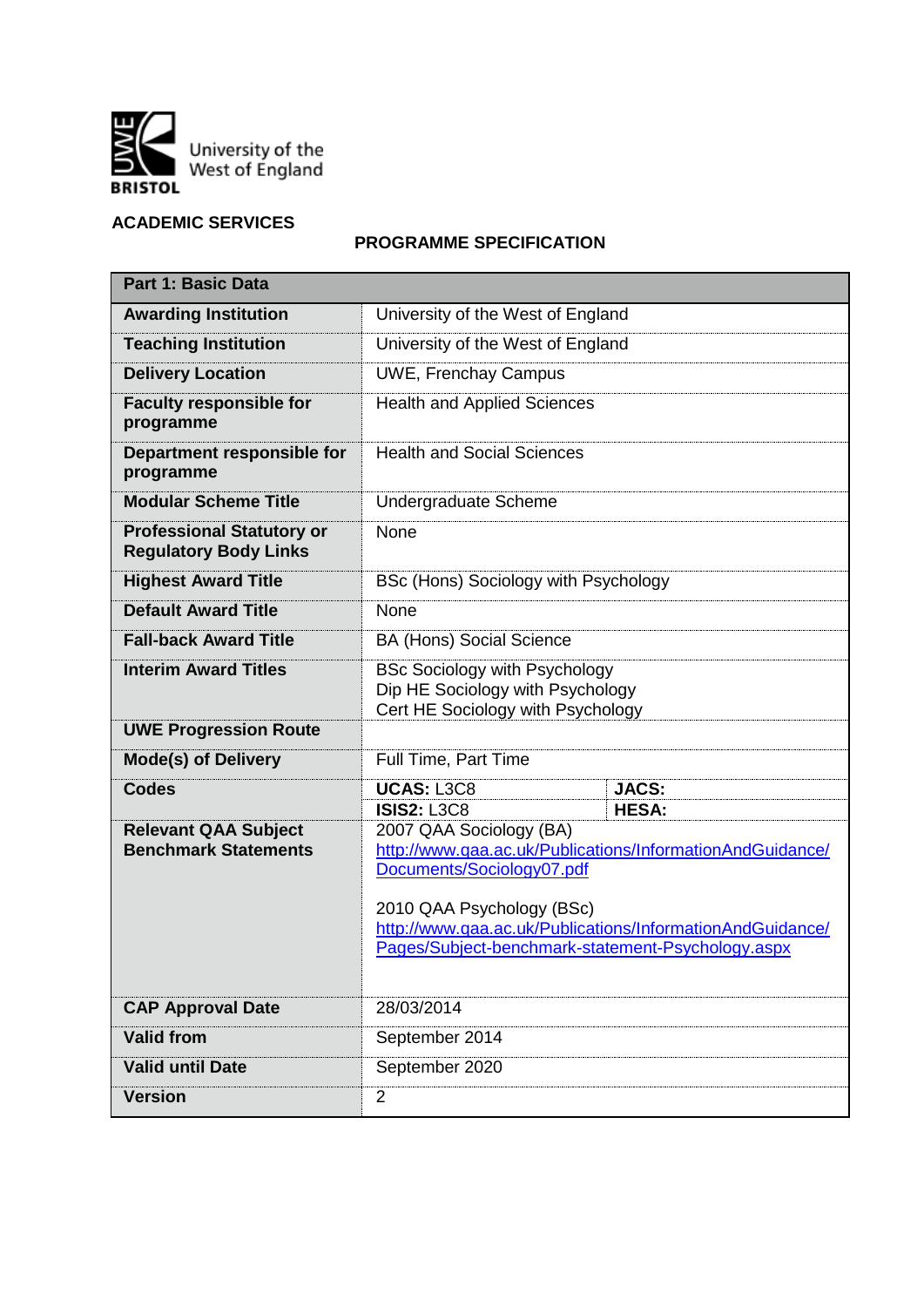### **Part 2: Educational Aims of the Programme**

The BSc (Hons) Sociology with Psychology is a programme that draws on the combined knowledge and experience of two related and well established disciplines. At Level 1 the programme aims to provide students with a thorough grounding in the related disciplines of Sociology and Psychology. At Levels 2 and 3, the programme is designed to help students develop an in-depth and detailed understanding of Sociology whilst also studying aspects of Psychology to an advanced level.

In particular the programme aims to:

- To produce ready and able graduates. Graduates who are active citizens, making a real contribution to their communities, workplaces and society. Graduates with the skills, knowledge, attitude and confidence to create, critique, and make a difference to the world beyond university. Graduates who are prepared for lifelong learning, personal-development, excellence and success in whatever fields they choose to work and participate. The core curriculum of the programme, in particular, is designed with this objective in mind.
- To provide a general educational experience through which students will acquire a range of cognitive and analytical skills and general transferable skills in relation to critical thinking, research and employability that will provide a foundation for independent research, further graduate studies and career development across a broad range of professions and occupations. Examples of these skills include judging and evaluating evidence, data collection and interpretation, synthesizing information and formulating reasoned arguments.
- encourage critical analysis and evaluation of Sociological and Psychological theories, ideas and issues from different sources and perspectives;
- foster critical study, collaborative, co-operative and, independent learning. This aim includes the encouragement of reflexive self-awareness in group oriented and individual research and writing tasks. Reflexive self-awareness is also encouraged in regard to the student's development as a competent and thoughtful social researcher.
- teach academically challenging and vocationally relevant modules in Sociology and Psychology;
- To provide an educational experience that recognizes the importance of digital media and digital technology in the contemporary world and that involves the application and utilization of digital technology to teaching and learning across the programme.
- provide students with the skills that will enable them to develop a practice-oriented approach to social enquiry including the ability to apply sociological and psychological theories and concepts to 'real world' issues, problems and processes.
- To provide an outward facing set of educational opportunities that include the opportunity to engage with and provide support to a range of partners and stakeholders in the Bristol area through placements, partnerships and communityfocussed research.
- To provide an inclusive programme that acknowledges the wide diversity of student learning styles, experiences and interests through provision of a flexible and varied programme.
- provide a programme enriched by research undertaken by the sociology and psychology staff.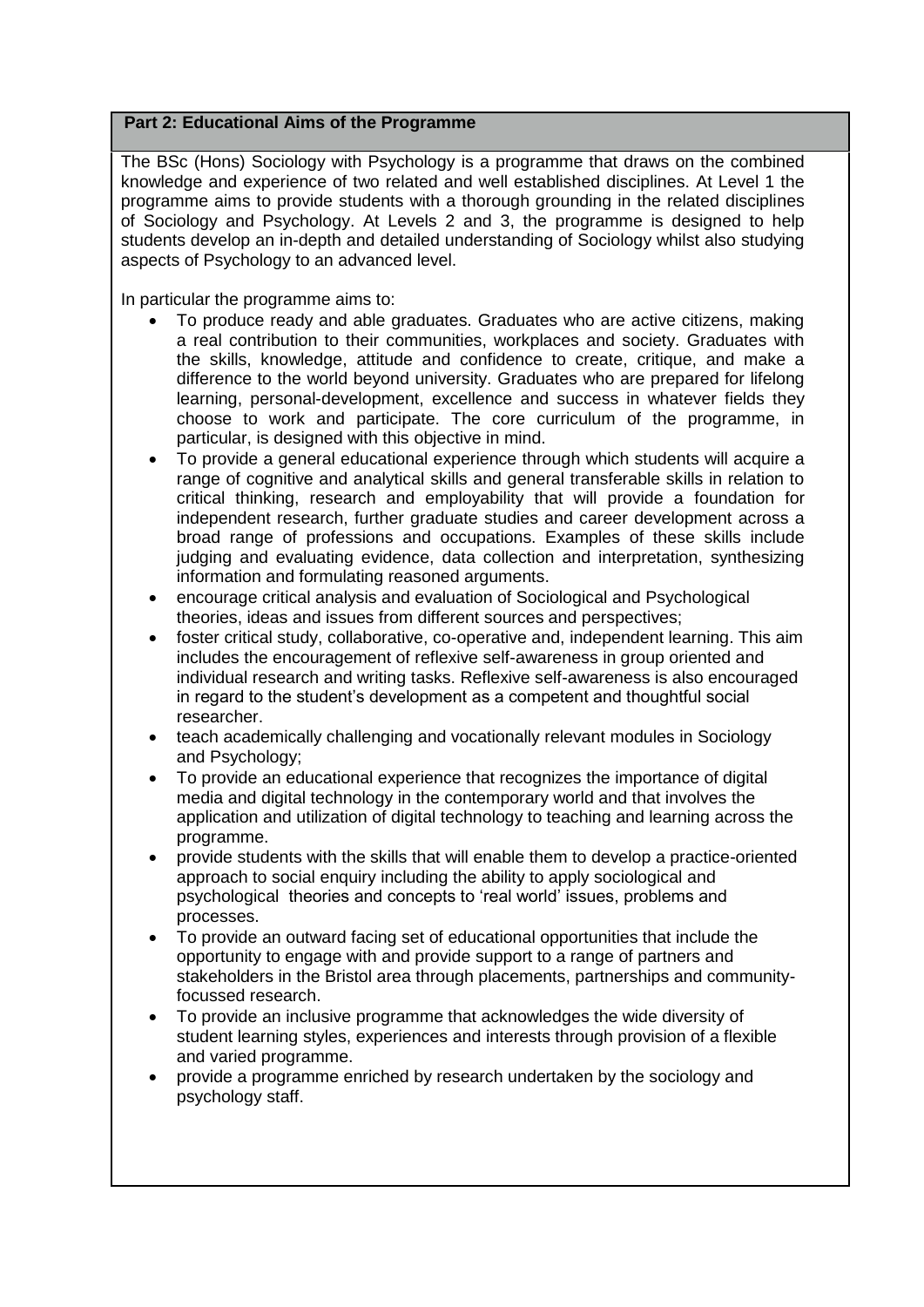### **Part 2: Educational Aims of the Programme**

## **Programme requirements for the purposes of the Higher Education Achievement Record (HEAR)**

Sociology is a critical and analytical subject area that focusses on developing an understanding of social institutions, social relations and social inequalities in a contemporary, historical and comparative perspective. Sociology at UWE is also an applied discipline and across the Programme students are able to apply sociological and psychological ideas and concepts to 'real world' situations and everyday experiences. Throughout their degree students will experience a range of learning (online/offline), teaching (lectures, seminars, workshops and TEL) and assessment (essays, exams, case studies, presentations) techniques. Consequentially, a sociology with psychology degree opens graduates up to a range of graduate level positions, including work in social work, teaching, public administration, police service, probation service, prison service, personnel management, charities and Third Sector organizations, welfare and community organizations and the business, finance and information sectors.

#### **Part 3: Learning Outcomes of the Programme**

The award route provides opportunities for students to develop and demonstrate knowledge and understanding, qualities, skills and other attributes in the following areas:

#### **A Knowledge and understanding of:**

1. the key concepts and theoretical approaches that have developed and are developing within sociology and psychology;

2. the social context, social diversity and inequality and their social and psychological impact on the lives of individuals and groups;

3. the value of comparative analysis, in both historical and contemporary contexts within both disciplines;

4. an understanding of the role of culture in social life;

5. the social and psychological nature of the relationship between individuals, groups and social institutions;

6. social processes underpinning social change and social stability;

7. the nature of the relationship between theory, evidence and the methods in gaining sociological and psychological knowledge

8. Research design, research methods and data analysis, including quantitative and qualitative approaches to data gathering and analysis, psychometrics, measurement techniques, ethical and moral issues, codes of conduct

9. the distinctive character of sociological and psychological theoretical frameworks which inform an understanding of human relationships and issues in wider socio-cultural contexts.

#### **B Intellectual Skills**

1. ability to appreciate the complexity of human behaviour, social situations and events and assessing the merits of competing explanations.

2. ability to gather, retrieve and synthesise information;

3. ability to review and evaluate evidence;

4. ability to develop a reasoned argument and critically interpret evidence

#### **C Subject/Professional/Practical Skills**

1. to investigate sociologically and psychologically informed questions;

2. to report empirical sociological and psychological findings;

3. to use different methods of sociological and psychological enquiry;

4. to identify the ethical issues in social research;

5. to undertake and present scholarly work;

6. to examine the relevance and application of academic and practical sociological and psychological work to issues of social, public and civic policy.

#### **D Transferable skills and other attributes**

1. learning and study skills;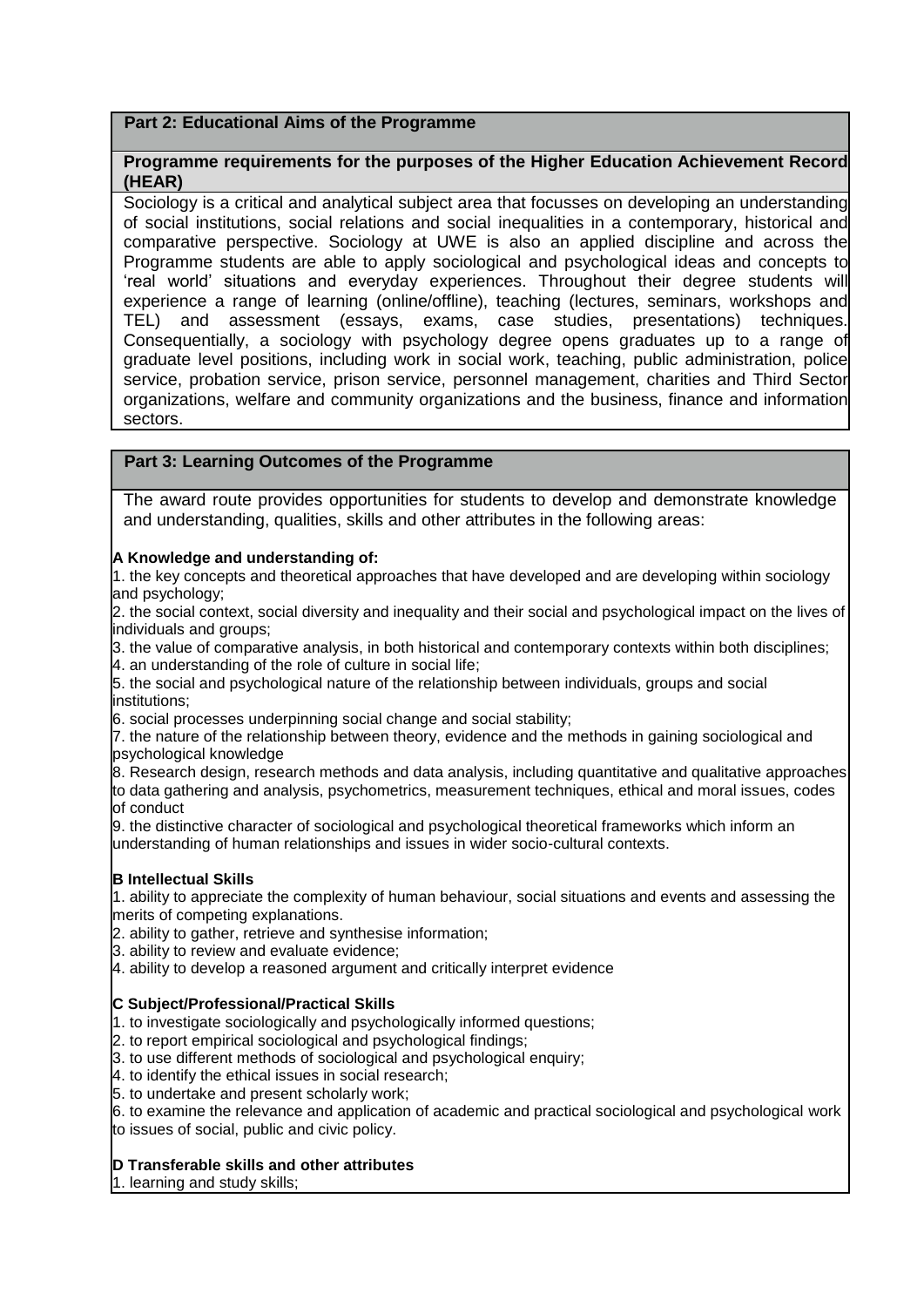## **Part 3: Learning Outcomes of the Programme**

2. written and oral communication skills in a variety of contexts and modes;

- 3. statistical and other quantitative techniques;
- 4. information retrieval skills in relation to primary and secondary sources of information;
- 5. communication and information technology skills;
- 6. skills of time planning and management;
- 7. group work skills.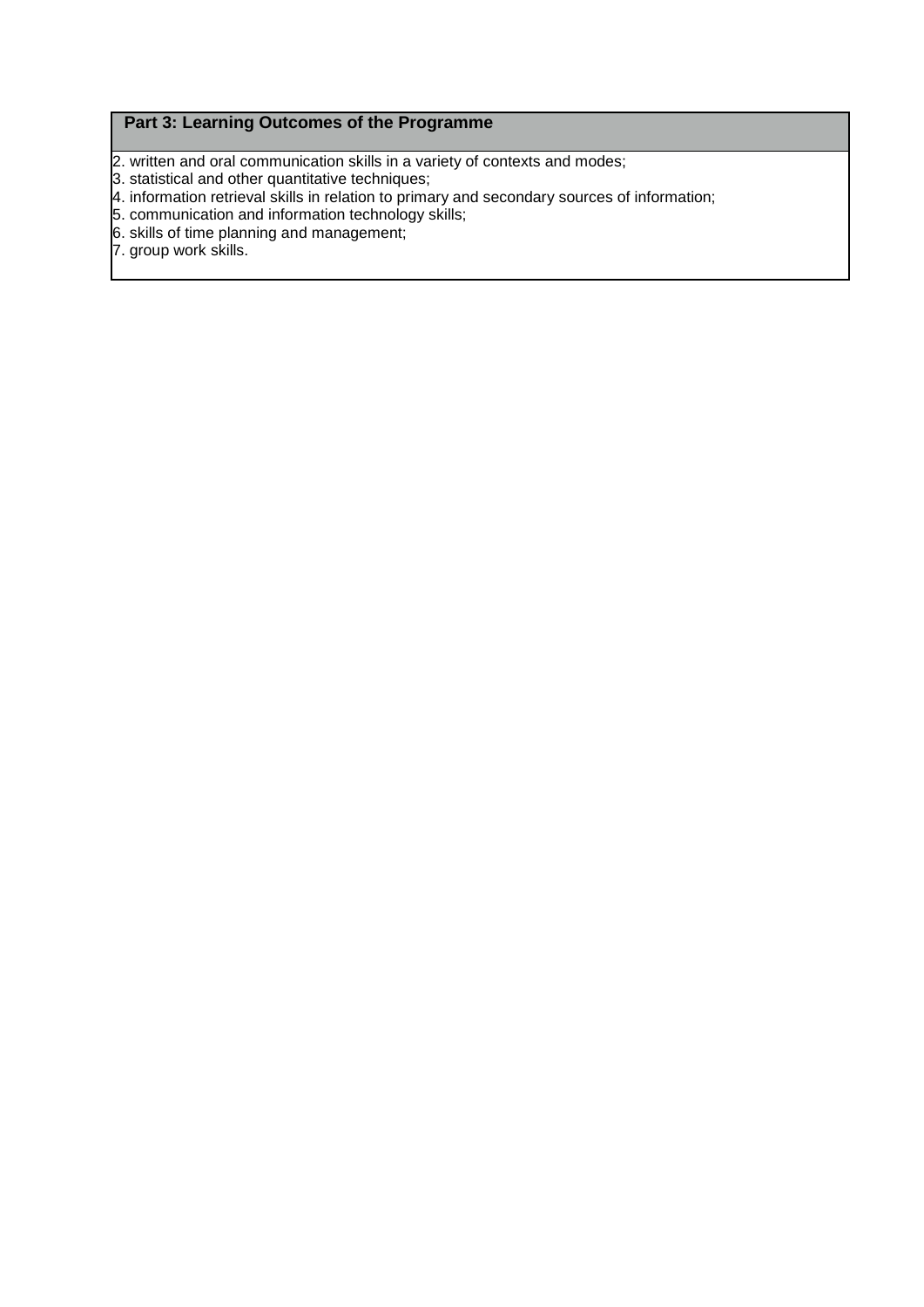|                                                                                                                         |                        | Module No: UZQSTQ-15-1 |                        |                        | Module No: UIZSST5-30-2 | Module No: UZSSTR-15-2 | Module No: UZSSTA-15-2 | Module No: USPSTS-30-3 |
|-------------------------------------------------------------------------------------------------------------------------|------------------------|------------------------|------------------------|------------------------|-------------------------|------------------------|------------------------|------------------------|
|                                                                                                                         |                        |                        |                        |                        |                         |                        |                        |                        |
|                                                                                                                         |                        |                        |                        |                        |                         |                        |                        |                        |
|                                                                                                                         |                        |                        |                        |                        |                         |                        |                        |                        |
|                                                                                                                         |                        |                        |                        |                        |                         |                        |                        |                        |
|                                                                                                                         |                        |                        |                        |                        |                         |                        |                        |                        |
|                                                                                                                         |                        |                        |                        |                        |                         |                        |                        |                        |
|                                                                                                                         |                        |                        |                        |                        |                         |                        |                        |                        |
| <b>Learning Outcomes:</b>                                                                                               | Module No: UZSNLF-30-1 |                        | Module No: UZSST3-15-1 | Module No: UZSST4-30-2 |                         |                        |                        |                        |
|                                                                                                                         |                        |                        |                        |                        |                         |                        |                        |                        |
| A) Knowledge and understanding of:                                                                                      |                        |                        |                        |                        |                         |                        |                        |                        |
| A.1. The key concepts and theoretical approaches that                                                                   | x                      |                        |                        | x                      | x                       |                        |                        |                        |
| have developed and are developing within sociology.                                                                     |                        |                        |                        |                        |                         |                        |                        |                        |
| A.2. The social context of social diversity and inequality                                                              |                        |                        | X                      | x                      |                         | x                      |                        |                        |
| and their impact on the lives of individuals and groups.                                                                |                        |                        |                        |                        |                         |                        |                        |                        |
| A.3. The value of comparative analysis, in both historical<br>and contemporary contexts.                                |                        |                        |                        | x                      | x                       |                        |                        |                        |
| A.4. The social nature of the relationship between                                                                      |                        |                        |                        | x                      | x                       | x                      |                        |                        |
| individuals and groups.                                                                                                 |                        |                        |                        |                        |                         |                        |                        |                        |
| A.5. The social processes underpinning social change                                                                    | x                      |                        |                        |                        | x                       |                        |                        |                        |
| and social stability.                                                                                                   |                        |                        |                        |                        |                         |                        |                        |                        |
| A.6. The nature and appropriate use of research                                                                         |                        |                        | x                      |                        |                         |                        | x                      | х                      |
| strategies and methods in gaining sociological                                                                          |                        |                        |                        |                        |                         |                        |                        |                        |
| knowledge.                                                                                                              |                        |                        |                        |                        |                         |                        |                        |                        |
| A.7. The relationship between sociological argument                                                                     | x                      | x                      | x                      | x                      | x                       |                        | x                      | х                      |
| and evidence.                                                                                                           |                        |                        |                        |                        |                         |                        |                        |                        |
| A.8. The distinctive character of sociology in relation to                                                              | x                      | x                      |                        | х                      | x                       |                        | x                      | х                      |
| other forms of understanding in everyday life.                                                                          |                        |                        |                        |                        |                         |                        |                        |                        |
| (B) Intellectual Skills                                                                                                 |                        |                        |                        |                        |                         |                        |                        |                        |
| B.1. The ability to appreciate the complexity of human                                                                  | x                      | x                      |                        | x                      | x                       | x                      | x                      |                        |
| behaviour, social situations and events and assessing                                                                   |                        |                        |                        |                        |                         |                        |                        |                        |
| the merits of competing explanations.                                                                                   |                        |                        |                        |                        |                         |                        |                        |                        |
| B.2. The ability to gather, retrieve and synthesise                                                                     | x                      |                        | x                      | х                      | x                       | x                      | x                      | х                      |
| information.                                                                                                            |                        |                        |                        |                        |                         |                        |                        |                        |
| B.3. The ability to review and evaluate evidence.                                                                       |                        | x                      | x                      | x                      | x                       | x                      | x                      | x                      |
| B.4. The ability to develop a reasoned argument and                                                                     | x                      | x                      | x                      | x                      | x                       | x                      | x                      | x                      |
| critically interpret evidence.                                                                                          |                        |                        |                        |                        |                         |                        |                        |                        |
| (C) Subject/Professional/Practical Skills                                                                               |                        |                        |                        |                        |                         |                        |                        |                        |
| C.1. The ability to investigate sociologically informed                                                                 | x                      | X                      | X                      | x                      | x                       |                        | x                      | x                      |
| questions                                                                                                               |                        |                        |                        |                        |                         |                        |                        |                        |
| C.2. The ability to report empirical sociological findings<br>C.3. The ability to use different methods of sociological |                        |                        | х                      | х                      |                         |                        | x                      | x                      |
| enquiry                                                                                                                 |                        |                        | x                      |                        |                         |                        | x                      | x                      |
| C.4. The ability to identify the ethical issues in social                                                               |                        |                        | х                      |                        |                         | x                      | x                      | х                      |
| research                                                                                                                |                        |                        |                        |                        |                         |                        |                        |                        |
| C.5. The ability to undertake and present scholarly work                                                                | x                      | x                      | x                      | X                      | x                       | х                      | x                      | x                      |
| C.6. The ability to examine the relevance and                                                                           |                        | x                      | x                      | x                      |                         | x                      |                        | x                      |
| application of academic and practical sociological work                                                                 |                        |                        |                        |                        |                         |                        |                        |                        |
| to issues of social, public and civic policy                                                                            |                        |                        |                        |                        |                         |                        |                        |                        |
| (D) Transferable skills and other attributes                                                                            |                        |                        |                        |                        |                         |                        |                        |                        |
| D.1. Learning and study skills                                                                                          |                        | x                      | x                      |                        |                         | х                      | x                      | x                      |
| D.2. Written and oral communication skills in a variety of                                                              | x                      | x                      | x                      | x                      | x                       | x                      | x                      | x                      |
| contexts and modes                                                                                                      |                        |                        |                        |                        |                         |                        |                        |                        |
| D.3. Statistical and other quantitative techniques                                                                      |                        |                        | x                      | x                      |                         |                        | x                      |                        |
| D.4. Information retrieval skills in relation to primary and                                                            |                        |                        | x                      |                        |                         |                        | x                      | х                      |
| secondary sources of information                                                                                        |                        |                        |                        |                        |                         |                        |                        |                        |
| D.5. Communication and information technology skills<br>Skills of time planning and management                          | x                      | x                      | x<br>x                 | x                      | x                       | x<br>x                 | x<br>x                 | X                      |
| Group work skills                                                                                                       | x                      |                        | x                      |                        |                         |                        |                        | х                      |
|                                                                                                                         |                        |                        |                        |                        |                         |                        |                        |                        |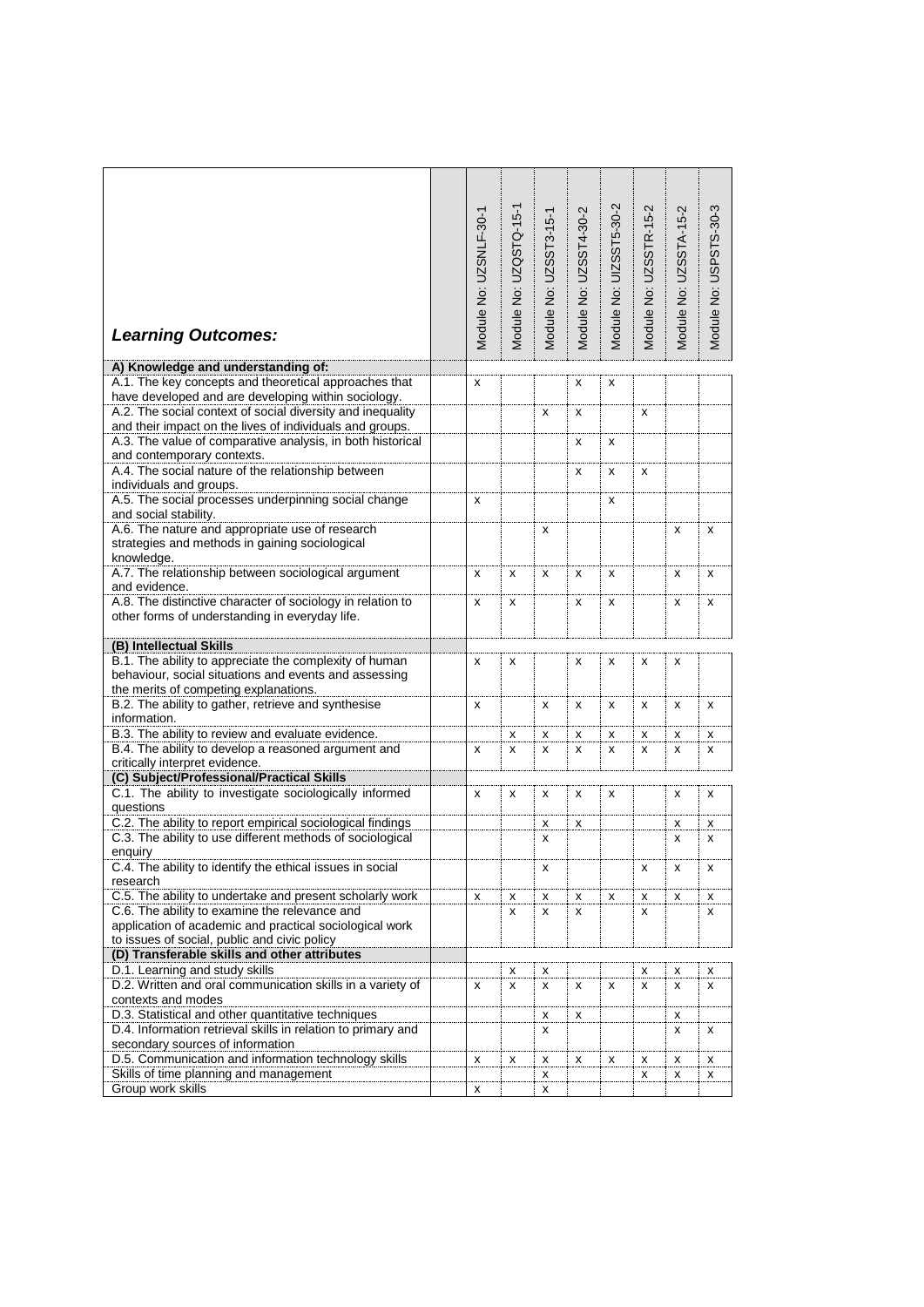| <b>Learning Outcomes:</b>                                                                              | Module No: USPJLS-30-1          | Aodule No: USPJL7-30- |
|--------------------------------------------------------------------------------------------------------|---------------------------------|-----------------------|
| A) Knowledge and understanding of:                                                                     |                                 |                       |
| 1. The core domains and sub discipline                                                                 | $\frac{\mathsf{x}}{\mathsf{x}}$ |                       |
| 2. The major theoretical perspectives within Psychology<br>3. The roles  of the Psychology professions | $\overline{\mathsf{x}}$         |                       |
| 4. Research design methods and data analysis                                                           |                                 | Χ                     |
| 5. The interfacesbetween Psychology and other                                                          | $\overline{\mathsf{x}}$         |                       |
| 6. Contemporary debates, current ideas, and                                                            | $\overline{\mathsf{x}}$         |                       |
| 7. The application of Psychological theory and concepts                                                |                                 | Χ                     |
| (B) Intellectual Skills                                                                                |                                 |                       |
| 1. Adopt multiple perspectives and critically analyse                                                  | X                               | Χ                     |
| 2. Reason scientifically makes critical judgements                                                     | $\overline{\mathsf{x}}$         | X                     |
| 3. Recognise and evaluateand plan strategies                                                           |                                 | Χ                     |
| 4. Synthesise informationshow creativity                                                               | X                               | X                     |
| 5. Show insight in applyingconcepts to real-world                                                      |                                 |                       |
| 6. Appreciatestatistical and qualitative data                                                          |                                 | Χ                     |
| (C) Subject/Professional/Practical Skills                                                              |                                 |                       |
| 1. Apply and integrate multiple perspectives                                                           | Χ                               | Х                     |
| 2. Recognisepsychological approaches to problems                                                       |                                 | X                     |
| 3. Identify and evaluate general patterns in behaviour                                                 | X                               | Χ                     |
| 4. Understand and investigate the role of brain function.                                              | X                               | Χ                     |
| 5. Pose, operationalise and critique research questions                                                |                                 | Χ                     |
| 6. Carry out empirical studies involving                                                               |                                 | Χ                     |
| 7. Analyse data using both quantitative and qualitative                                                |                                 | Χ                     |
| 8. Use a variety of psychological tools, including                                                     |                                 | Χ                     |
| 9. Initiateconductindependent empirical research                                                       |                                 |                       |
| 10. Show awareness of ethical principles                                                               | Χ                               | Χ                     |
| (D) Transferable skills and other attributes<br>1. Communicateby written, oral and visual              | X                               | Χ                     |
| 2. Comprehend and use numericaldata                                                                    |                                 | X                     |
| 3. Be computer literate and confident in using                                                         | Χ                               | Χ                     |
| 4. Search for, retrieve and organise information                                                       | $\overline{\mathsf{x}}$         | Χ                     |
| 5. Solve problems by clarifying questions                                                              | $\overline{x}$                  | X                     |
| 6. Make evidence-based informed judgements                                                             | Χ                               | X                     |
| 7. Engage in effective teamwork                                                                        |                                 | Χ                     |
| 8. Undertake self-directed study and project                                                           |                                 |                       |
| 9. Take charge of their own learning, and reflect                                                      | X                               | Χ                     |

# **Part 4: Student Learning and Student Support**

#### **Teaching and learning strategies to enable learning outcomes to be achieved and demonstrated**

At UWE, Bristol there is a policy for a minimum average requirement of 12hours/week contact time over the course of the full undergraduate programme. This contact time encompasses a range of face to face activities as described below. In addition a range of other learning activities will be embedded within the programme which, together with the contact time, will enable learning outcomes to be achieved and demonstrated.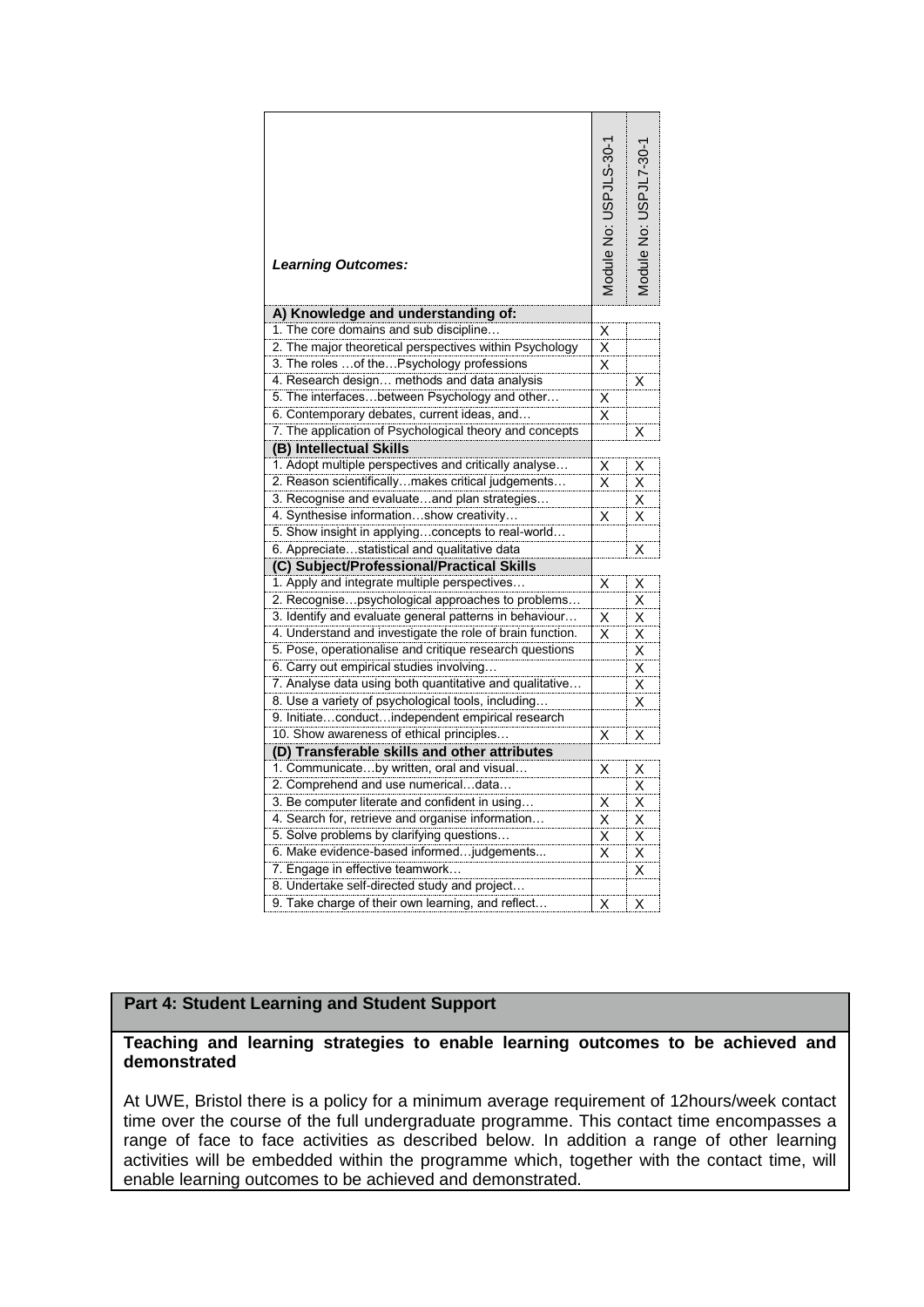#### **Part 4: Student Learning and Student Support**

**Scheduled learning** includes lectures, seminars, tutorials, project supervision practical classes and workshops; work based learning. Scheduled sessions may vary slightly depending on the module choices made.

**Independent learning** includes hours engaged with essential reading, case study preparation, assignment preparation and completion etc. These sessions constitute an average time per level as indicated in the table below. Scheduled sessions may vary slightly depending on the module choices made.

**Placement learning**: may include a practice placement, other placement, year abroad. This constitutes an average per level as indicated below.

**TEL**: The use of TEL is an integral feature at all levels of study in each module on the program. MyUWE and Blackboard, the university supported learning portal and virtual learning environment, will be used to support students' learning, conduct activities, organise and communicate learning materials. Students will be able to engage with the material, other students and members of staff through these systems and make use of the various functionalities built into them (e.g., blogs, journals, audio, video, discussion boards, wikis, etc.) as appropriate and useful. In addition, students and tutors will be able to utilise TEL (e.g. Collaborate, Lync and Skype) to, where appropriate and useful, facilitate remote contact and thus increase flexibility and accessibility for students. Some modules will also potentially offer both generic and discipline-specific online content. Existing university resources will be utilised such as The Research Observatory [\(http://ro.uwe.ac.uk/\)](http://ro.uwe.ac.uk/) where appropriate. Learning technologies such as e-portfolios might also be exploited to potentially support students e.g. while on placement and to facilitate students' development and assessment of a portfolio of work.

#### **Description of any Distinctive Features**

- Induction Programme for orientation and study skills
- Research-led and research-informed teaching.
- Core social science curriculum designed to deliver key skills in critical thinking, employability and research methods and placement opportunities for students.
- Detailed student handbooks and module guides.
- Extensive specialist library.
- On-line learning resources, internet, intranet and email access.
- Dedicated office hours for all staff, student email system, trained counsellors for both pastoral and academic support.
- Personal Academic Tutors
- Specialist Psychology Interactive Labs
- Equipment, resources, and technical and instructing staff for media production.
- A strong emphasis on developing analytical and critical skills.
- A lively relationship between theory and practice. .
- The Sociology and Psychology staff teams contribute to a wide range of scholarship and professional activities which feed into teaching activities. Many operate within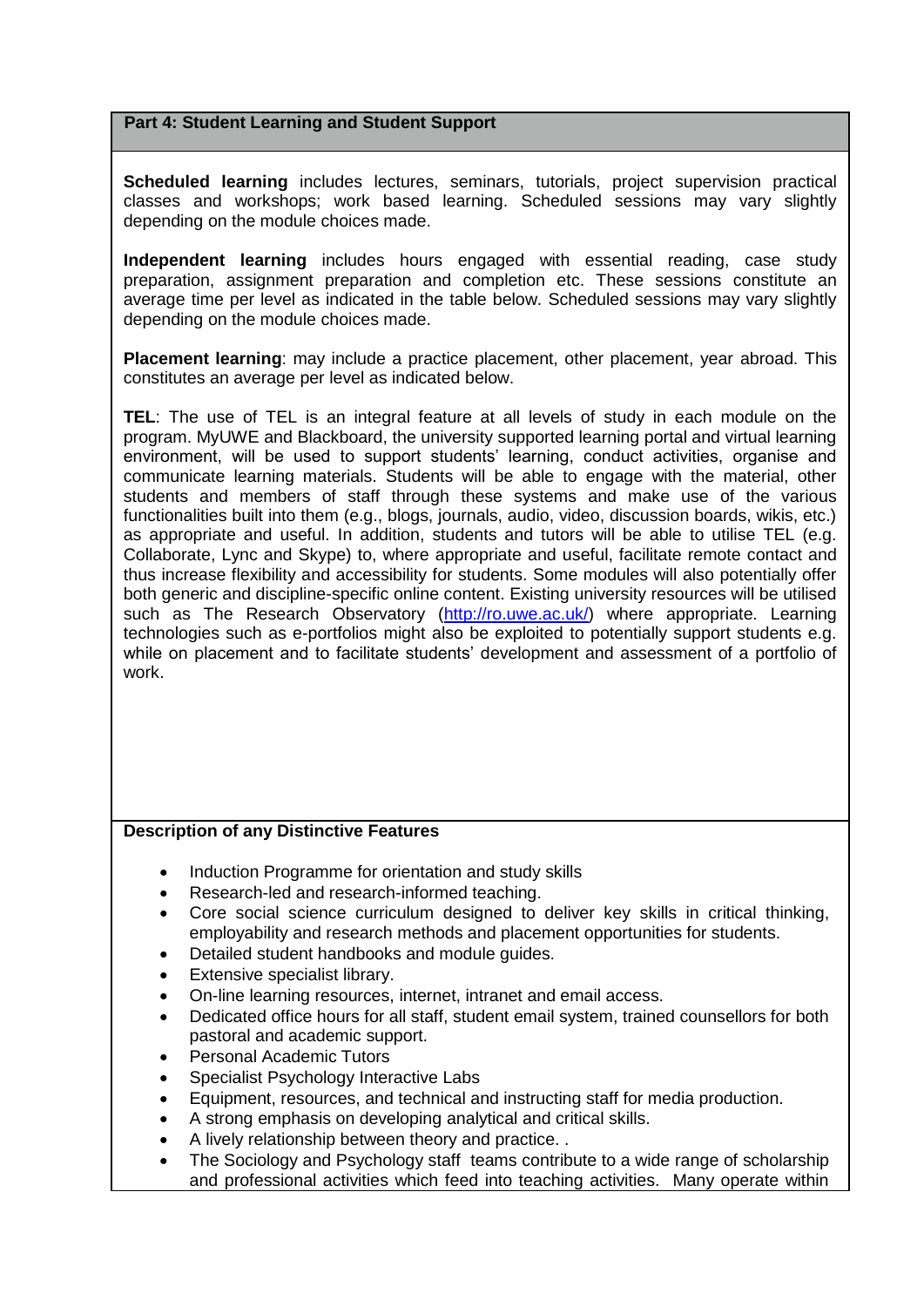#### **Part 4: Student Learning and Student Support**

the departmental research centers the Centre for Appearance Studies, the Centre for Health & Clinical Research and the Centre for Understanding Social Practices.

- Research is integrated into teaching throughout this programme. Sessions are informed by activities of relevant staff research, and the departmental research strengths are reflected in the design of the curriculum. The curriculum of the core module Social Transformations (UZSST5-30-2) incorporates work carried out by Dr. Graham Taylor on globalization and research undertaken by Dr. Andrew Mathers and Dr. Graham Taylor on globalization and social movements. The level 3 module Bodies, Technology and Society (UZSSSQ-30-3) is based around research undertaken in the Centre for Health & Clinical Research by Prof. Julie Kent.
- Students are able to engage with research active staff through diverse means which may include, for example, supervision of final year projects, volunteer research placements and support in attendance at relevant undergraduate conferences. Extra-curricular activities organized outside formal teaching sessions support the strengthening of associations between departmental research activity and student learning

#### **Part 5: Assessment**

Delete one of the following statements as appropriate

Approved to [University Regulations and Procedures](http://www1.uwe.ac.uk/students/academicadvice/assessments/regulationsandprocedures.aspx)

## **A. Knowledge and Understanding (subject specific)**

Students acquire knowledge and understanding through a variety of teaching and learning methods and strategies. These include: lectures; seminar discussion groups; workshops; learning logs or journals; e-learning; group tutorials including problem-based learning groups; field-based tasks; role-play and simulations; individual and group oral, visual and written presentations; computer workshops; independent library studies (individual and collaborative); and independent assessment preparation. Compulsory modules look at theory in an applied context, combining a range of theories/approaches over a wide range of social and historical contexts. These modules are organized around the general theme of Theory, Application and Method. A range of option modules at level 3 allows students to gain more specialised knowledge of particular contexts, and to experience a range of assessment methods. Knowledge of research methods and strategies are developed through levels 1-3. Students may opt to develop these further. All students have the opportunity to undertake a project module.

**Assessment:** Modules are assessed through a range of methods including essays, learning logs, critical reflection, seminar presentations, article and book reviews, annotated bibliographies, problem-based-learning tasks; viva; extended essays and projects.

#### **B. Intellectual Skills (generic)**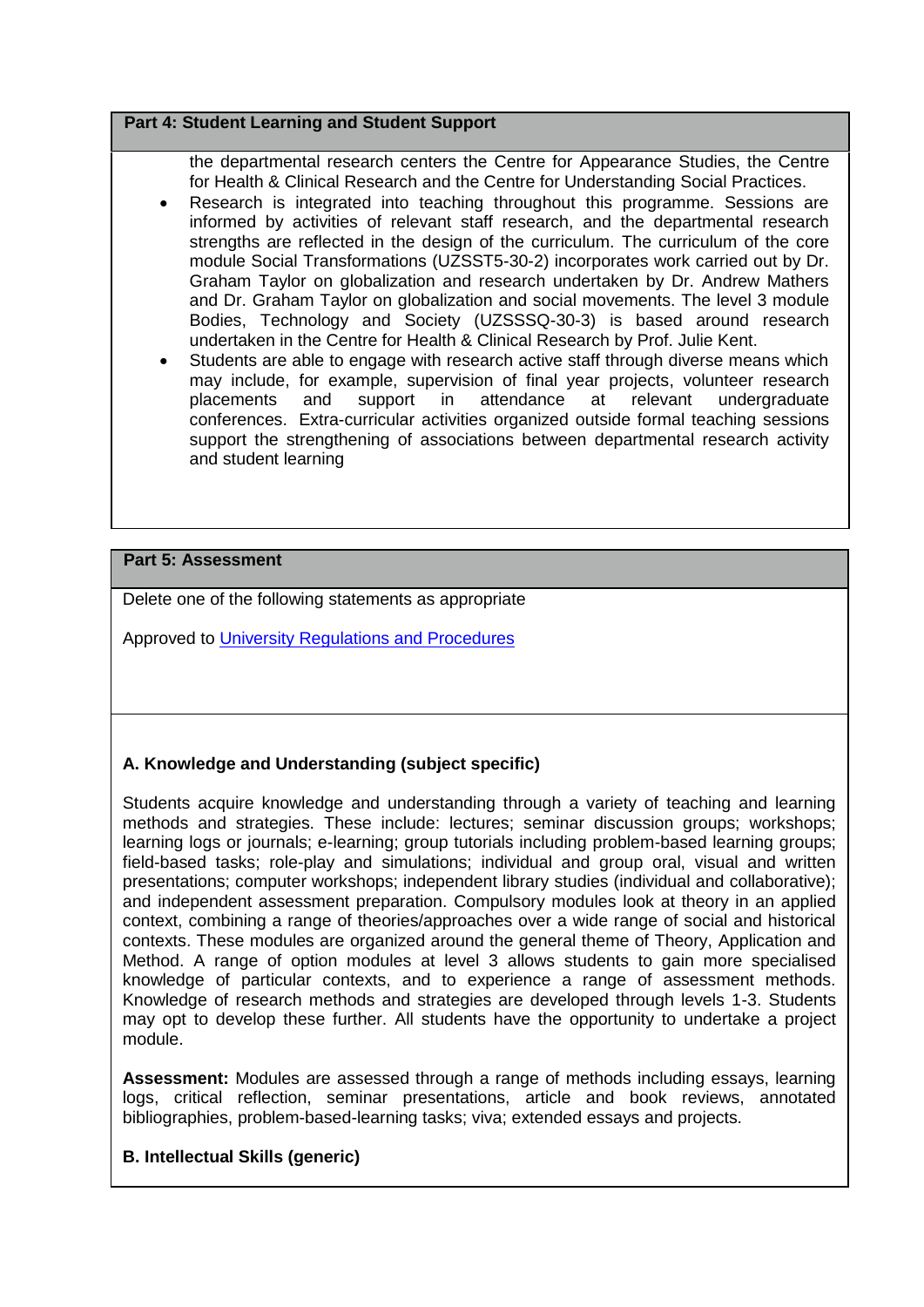#### **Part 5: Assessment**

**Assessment:** Modules are assessed through a range of methods including essays, learning logs, critical reflection, seminar presentations, article and book reviews, annotated bibliographies, problem-based-learning tasks; viva; extended essays and projects

## **C. Subject/Professional/Practical Skills (subject specific)**

Students gain an intellectual understanding of methodological issues through compulsory modules, especially through seminar discussion and preparation for assessed work. Practical skills derive from seminar preparation and other assessed work such as essays and reviews. The level 3 project/placement module combines all of these skills at a high level. Links between theory and methodology are specifically developed in compulsory modules and in the Level 3 project/placement module. Optional modules allow students the opportunity to develop these skills more fully.

**Assessment:** Skills are assessed across a range of assessment methods. They are demonstrated at their highest level in the project/placement module, where students have to demonstrate both understanding and the ability to apply this understanding in a practical applied context. In compulsory modules students have the opportunity to focus explicitly on social and psychological issues and public and civic policy issues specifically in the core level 2 module *Making a Difference to Self and Society*.

## **D. Transferable Skills and other attributes (generic)**

The Sociology with Psychology programme provides students with a range of transferable skill and attributes in preparation for employment or further study. TEL is central to the development of these transferable skills and ICT skills are developed from level 1. Students are introduced to a variety of IT issues in the induction process and throughout the programme and have a detailed introduction to library skills. Opportunities to further develop ICT skills are available in compulsory modules and all option modules make use of the Blackboard virtual learning environment. All assignments must be word processed unless otherwise specified. Communication skills are developed through assessment methods such as essays, reviews, seminar presentations and through seminar work.

**Assessment:** The full range of assessments across the three levels of the programme contribute positively to the development and enhancement of transferable skills. Additionally, transferable skills are inculcated as students are required to work to strict assessment deadlines and, therefore, to develop skills of organisation, time management and effective use of information.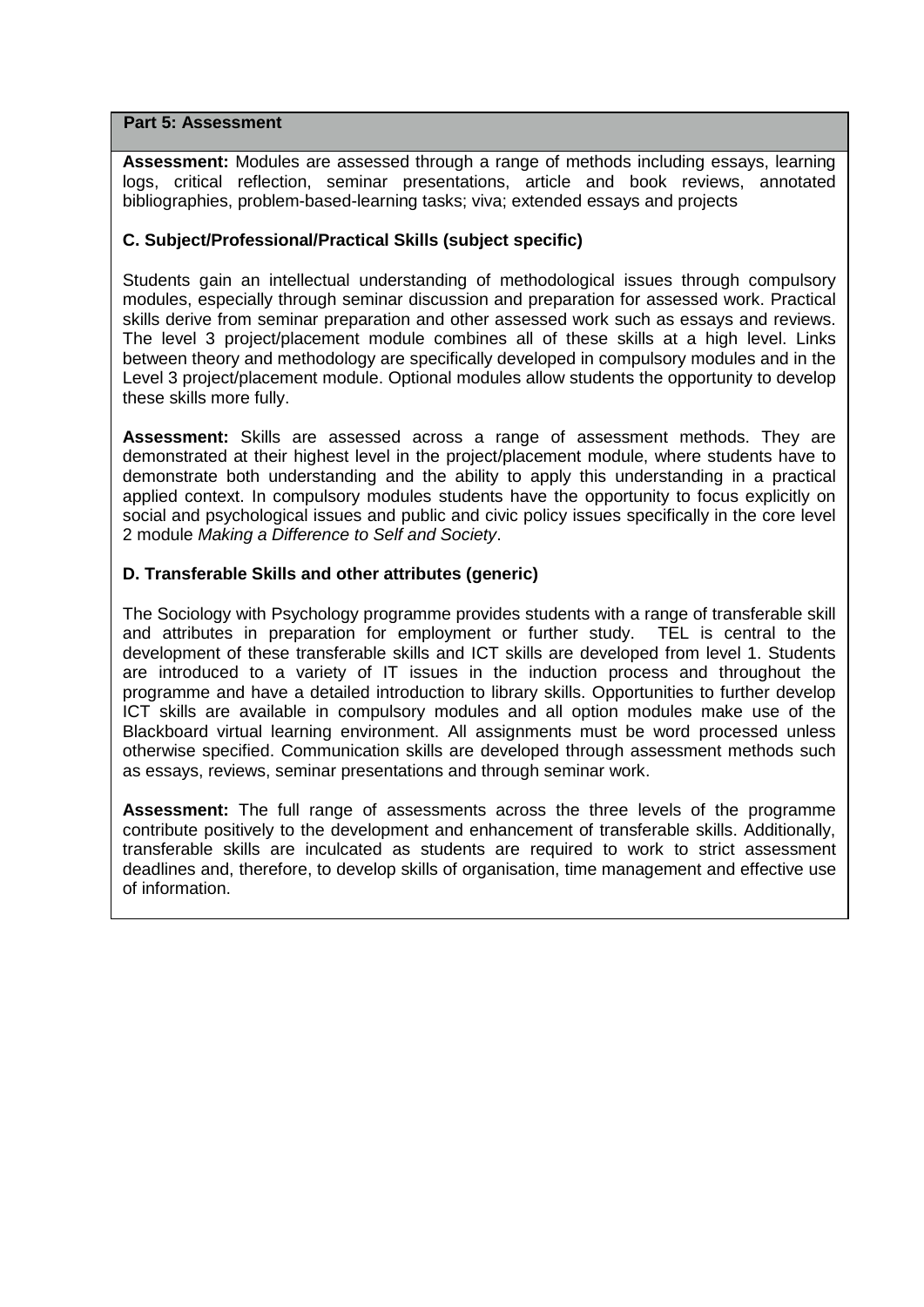#### **Assessment Map**

The programme encompasses a range of **assessment methods** including; examinations, written assignments, projects, reports, on-line presentations, individual and group presentations, dissertations and portfolios. These are detailed in the following assessment map:

|                                                |                            |                   | Type of Assessment*    |                       |                  |                             |              |                    |                       |              |           |
|------------------------------------------------|----------------------------|-------------------|------------------------|-----------------------|------------------|-----------------------------|--------------|--------------------|-----------------------|--------------|-----------|
|                                                |                            | Seen Written Exam | Open Book Written Exam | In-class Written Test | Oral Examination | Practical Skills Assessment | Presentation | Written Assignment | Report / Project/Blog | Dissertation | Portfolio |
|                                                | UZSNLF-30-1                | A(50)             |                        |                       |                  |                             |              | B (35)             | B(15)                 |              |           |
| <b>Compulsory</b>                              | <b>UZQSTQ-15-1</b>         |                   |                        |                       |                  |                             |              |                    |                       |              | A (100)   |
| <b>Modules</b><br>Level 1                      | UZSST3-15-1                |                   |                        |                       |                  |                             | A(80)        | B(20)              |                       |              |           |
|                                                | UZSST4-30-2                | A(40)             |                        |                       |                  |                             |              | B(60)              |                       |              |           |
| <b>Compulsory</b>                              | <b>UZSST5-30-2</b>         | A(40)             |                        |                       |                  |                             |              | B(60)              |                       |              |           |
| <b>Modules</b>                                 | <b>UZSSTR-15-2</b>         |                   |                        |                       |                  |                             |              |                    |                       |              | A (100)   |
| Level <sub>2</sub>                             | <b>UZSSTA-15-2</b>         |                   |                        |                       |                  |                             | A(25)        | B (75)             |                       |              |           |
| <b>Compulsory</b><br><b>Modules</b><br>Level 3 | <b>USPSTS-30-3</b>         |                   |                        |                       |                  |                             |              |                    |                       |              | A (100)   |
|                                                | UZSNMD-30-2                | A (50)            |                        |                       |                  |                             | B (50)       |                    |                       |              |           |
| Optional                                       | UZSNNU-30-2                |                   |                        |                       |                  |                             |              | A (50)             | B(50)                 |              |           |
| <b>Modules</b>                                 | <b>UZSNR8-30-2</b>         |                   |                        |                       | A(30)            |                             |              | B(70)              |                       |              |           |
| Level <sub>2</sub>                             | UZSNRC-30-2                |                   |                        |                       |                  |                             | A(30)        | B(53)              | B(17)                 |              |           |
|                                                | UZSNMB-30-2                | A (50)            |                        |                       |                  |                             |              | B (50)             |                       |              |           |
|                                                |                            |                   |                        |                       |                  |                             |              |                    |                       |              |           |
|                                                | UZSNQH-30-3                |                   |                        |                       |                  |                             | A (50)       |                    | B(50)                 |              |           |
| Optional                                       | <b>UZSSJN-30-3</b>         | A(50)             |                        |                       |                  |                             |              | B (25)             | B(25)                 |              |           |
| <b>Modules</b>                                 | UZSNQU-30-3                |                   |                        |                       |                  |                             |              |                    |                       |              |           |
| Level 3                                        | UZSNQP-30-3<br>UZSNPK-30-3 | A(30)             |                        |                       |                  |                             |              | B (70)<br>B(40)    |                       |              |           |
|                                                | UZSSJQ-30-3                | A(60)             |                        |                       |                  |                             |              |                    | B (50)                |              |           |
|                                                | UZSSSQ-30-3                | A (50)            |                        |                       |                  |                             | A(20)        | B(80)              |                       |              |           |
|                                                | UZSST8-30-3                |                   |                        |                       |                  |                             | A (50)       | B(50)              |                       |              |           |
|                                                | UZSNQN-30-3                | A (50)            |                        |                       |                  | B<br>(25)                   | B (75)       |                    |                       |              |           |
|                                                | UZSST7-30-3                |                   |                        |                       |                  |                             | A (50)       | B(50)              |                       |              |           |
|                                                | UZSST6-30-3                |                   |                        |                       |                  |                             | A(30)        | B(53)              | B(17)                 |              |           |

\*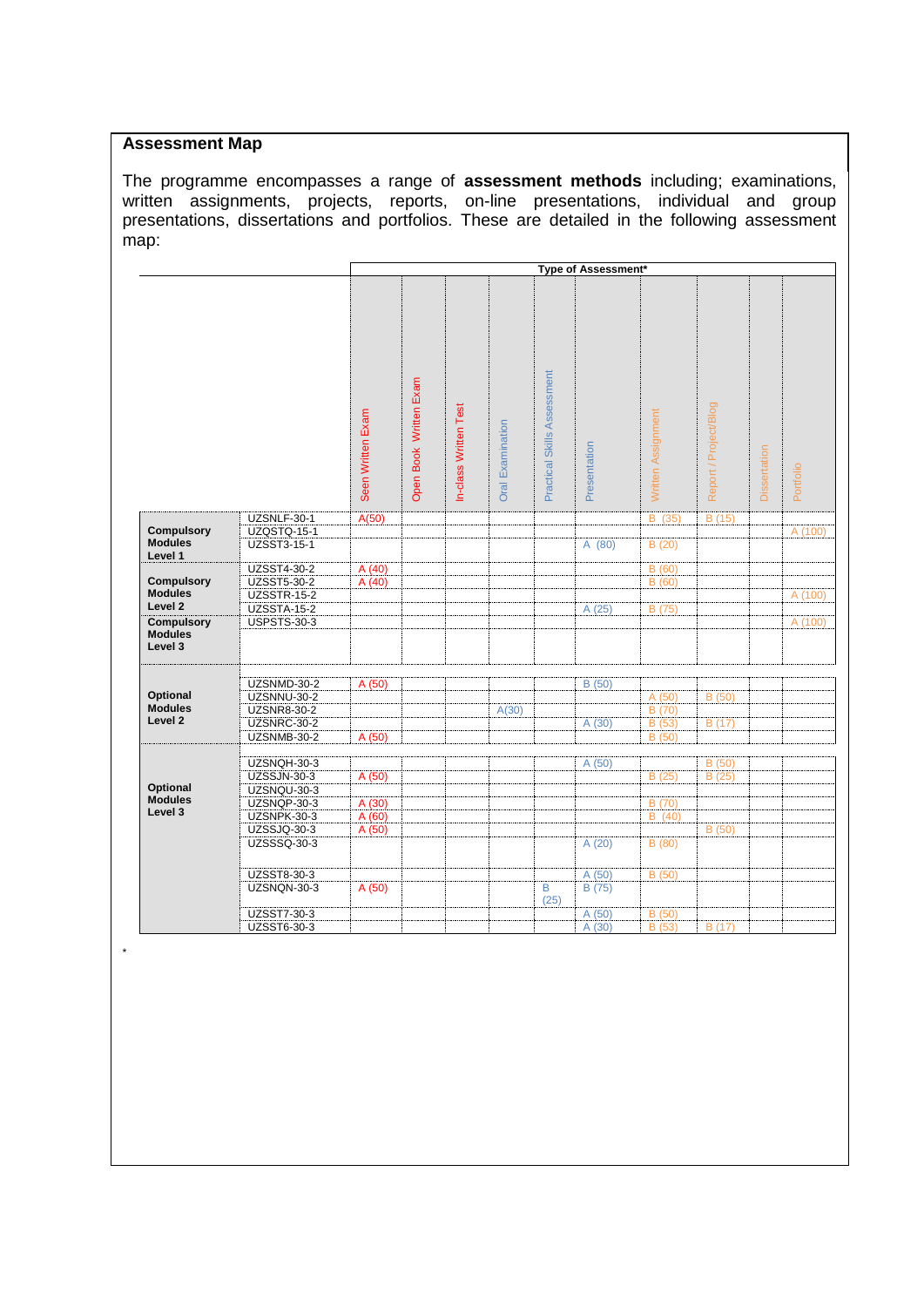|                                     |                                                |                      |                        |                      |                |              |           | Type of Assessment*                       |                        |                    |                       |                   |
|-------------------------------------|------------------------------------------------|----------------------|------------------------|----------------------|----------------|--------------|-----------|-------------------------------------------|------------------------|--------------------|-----------------------|-------------------|
|                                     |                                                |                      |                        |                      |                |              |           |                                           |                        |                    |                       |                   |
|                                     |                                                | Multiple choice exam | Unseen written exam    | Seen written exam    | Presentation   | Learning log | Essay     | <b>Practical Report</b><br>Project Report | Research participation | Reflective Journal | Portfolio             | Research Proposal |
|                                     | <b>USPJLS-30-1</b>                             | A                    |                        |                      |                | B            | B         |                                           |                        |                    |                       |                   |
| <b>Compulsory</b><br><b>Modules</b> | Intro to Psych<br><b>USPJL7-30-1</b>           | (40)<br>A            |                        |                      |                | (20)         | (40)      | $\overline{B}$                            |                        |                    | $\overline{B}$        |                   |
| Level 1                             | RDA1                                           | (30)                 |                        |                      |                |              |           | (35)                                      |                        |                    | (35)                  |                   |
| <b>Optional</b>                     | <b>USPSTX-30-2</b><br><b>Identities In Psy</b> |                      | A                      |                      |                |              |           |                                           |                        |                    | B                     |                   |
| <b>Modules</b>                      | <b>USPSTY-30-2</b>                             |                      | (50)<br>A              |                      | $\overline{A}$ |              | B         |                                           |                        |                    | (50)<br>B             |                   |
| Level 2                             | <b>Mind Brain Dev</b>                          |                      | (30)                   |                      | (30)           |              | (30)      |                                           |                        |                    | (10)                  |                   |
|                                     | <b>USPK66-15-3</b><br><b>Adv Dev</b>           |                      | A<br>(60)              |                      |                |              |           |                                           |                        |                    | B<br>(40)             |                   |
|                                     | <b>USPK67-15-3</b>                             |                      |                        | A                    |                |              |           |                                           |                        |                    |                       |                   |
| <b>Optional</b>                     | <b>Applied Dev</b><br><b>USPK73-30-3</b>       |                      |                        | (100)<br>A           |                |              |           |                                           |                        |                    | B                     |                   |
| <b>Modules</b>                      | <b>Atyp Dev</b>                                |                      |                        | (50)                 |                |              |           |                                           |                        |                    | (50)                  |                   |
| Level 3                             | <b>USPK6P-15-3</b><br><b>Cog Neuro</b>         |                      | A<br>(60)              |                      |                |              |           |                                           |                        |                    | B<br>(40)             |                   |
|                                     | <b>USPK76-30-3</b>                             |                      |                        | $\mathsf{A}$         |                |              |           |                                           |                        |                    | B                     |                   |
|                                     | <b>Meth Neuro</b>                              |                      |                        | (40)                 |                |              |           |                                           |                        |                    | (60)                  |                   |
|                                     | <b>USPK7A-30-3</b><br>Psy-pharm                |                      | A<br>(40)              |                      |                |              |           |                                           |                        |                    | $\mathsf B$<br>(60)   |                   |
|                                     | <b>USPK6Q-15-3</b>                             |                      | $\overline{A}$         |                      |                |              |           |                                           |                        | B                  |                       |                   |
|                                     | <b>Counsel TP</b>                              |                      | (90)                   |                      |                |              |           |                                           |                        | (10)               |                       |                   |
|                                     | <b>USPK6Y-15-3</b><br><b>Work Consel</b>       |                      | $\overline{A}$<br>(90) |                      |                |              |           |                                           |                        | B<br>(10)          |                       |                   |
|                                     | <b>USPK77-30-3</b>                             |                      |                        | $\overline{A}$       |                |              |           |                                           |                        |                    | B                     |                   |
|                                     | <b>PA MHealth</b><br><b>USPK7B-30-3</b>        |                      |                        | (50)                 |                |              |           |                                           |                        |                    | (50)                  |                   |
|                                     | <b>Psy Addict</b>                              |                      | A<br>(40)              |                      |                |              |           |                                           |                        |                    | B<br>(60)             |                   |
|                                     | <b>USPK6T-15-3</b>                             |                      |                        | $\mathsf{A}$         |                |              |           |                                           |                        |                    |                       |                   |
|                                     | <b>Soc Justice</b><br><b>USPK75-30-3</b>       |                      | A                      | (100)                |                |              | в         |                                           |                        |                    |                       |                   |
|                                     | <b>Human Sex</b>                               |                      | (30)                   |                      |                |              | (70)      |                                           |                        |                    |                       |                   |
|                                     | <b>USPK74-30-3</b><br><b>Gender Sex</b>        |                      |                        | $\overline{A}$       |                |              | B         |                                           |                        |                    |                       |                   |
|                                     | <b>USPK6W-15-3</b>                             |                      |                        | (70)                 | A              |              | (30)      |                                           |                        | B                  |                       |                   |
|                                     | <b>Arts MHealth</b>                            |                      |                        |                      | (50)           |              |           |                                           |                        | (50)               |                       |                   |
|                                     | <b>USPK6U-15-3</b><br><b>Psy Arts</b>          |                      |                        |                      | A<br>(50)      |              |           |                                           |                        | B<br>(50)          |                       |                   |
|                                     | <b>USPK78-30-3</b>                             |                      |                        | A                    | A              |              | $\sf B$   |                                           |                        |                    |                       |                   |
|                                     | <b>Consciousness</b>                           |                      |                        | (24.75)              | (20.25)        |              | (55)      |                                           |                        |                    |                       |                   |
|                                     | <b>USPK67-15-3</b><br>AnomalExMH               |                      | A<br>(50)              |                      |                |              |           |                                           |                        | B<br>(50)          |                       |                   |
|                                     | <b>USPK79-30-3</b>                             |                      | A                      |                      |                |              | B         |                                           |                        |                    |                       |                   |
|                                     | <b>Work Psych</b><br><b>USPK68-15-3</b>        |                      | (50)                   |                      |                |              | (50)      |                                           |                        |                    |                       |                   |
|                                     | Psy Appear                                     |                      |                        | $\mathsf{A}$<br>(60) |                |              | B<br>(40) |                                           |                        |                    |                       |                   |
|                                     | <b>USPSU-15-3</b>                              |                      |                        |                      |                |              |           |                                           |                        |                    | $\overline{A}$        |                   |
|                                     | <b>Dev Self Society</b>                        |                      | A                      |                      |                |              |           |                                           |                        |                    | (100)<br>$\mathsf{A}$ |                   |
|                                     | <b>USPK6S-15-3</b><br><b>Health Psych</b>      |                      | (40)                   |                      |                |              |           |                                           |                        |                    | (60)                  |                   |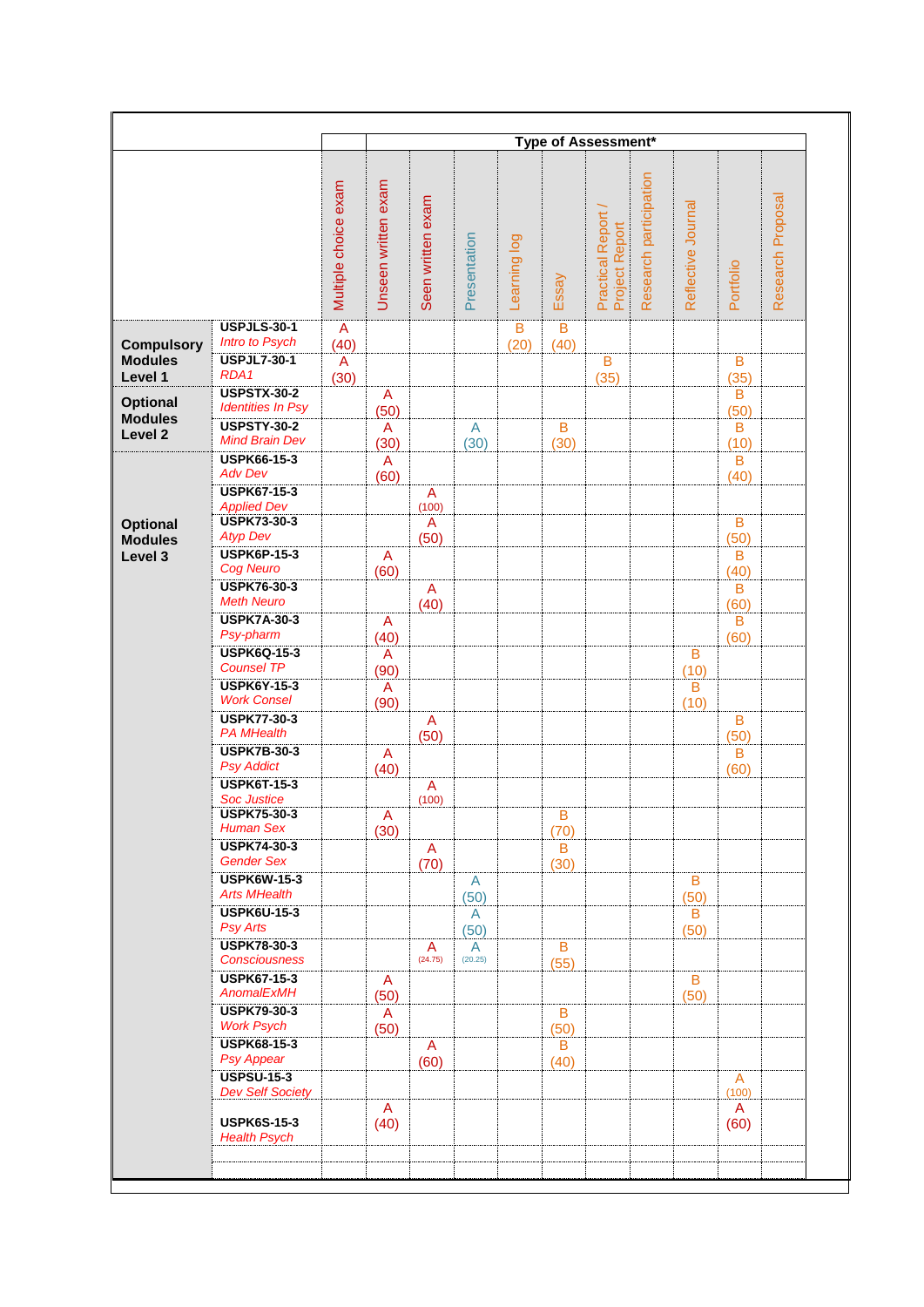## **Part 6: Programme Structure**

This structure diagram demonstrates the student journey from Entry through to Graduation for a typical **full time student**, including: level and credit requirements; interim award requirements; typical full time student, including: level and credit requireme<br>and module diet, including compulsory and optional modules.

| <b>Entry</b> |                   | <b>Compulsory Modules</b>                                                                                                                                                                                                                                                                                         | <b>Optional Modules</b>                                                                                                                                                                                                                                                                                                                                                                                                                                                       | <b>Interim Awards</b>                                                                                                                                                                                                                                                                     |
|--------------|-------------------|-------------------------------------------------------------------------------------------------------------------------------------------------------------------------------------------------------------------------------------------------------------------------------------------------------------------|-------------------------------------------------------------------------------------------------------------------------------------------------------------------------------------------------------------------------------------------------------------------------------------------------------------------------------------------------------------------------------------------------------------------------------------------------------------------------------|-------------------------------------------------------------------------------------------------------------------------------------------------------------------------------------------------------------------------------------------------------------------------------------------|
|              | Year <sub>1</sub> | UZSNLF-30-1<br>$\bullet$<br><b>Foundations in Social</b><br>Theory<br>USPJLS-30-1<br>$\bullet$<br>Introduction to Psychology<br><b>USPJL7-30-1</b><br>$\bullet$<br>Research Design and<br>Analysis I<br>UZSST3-15-1<br>$\bullet$<br>Sociological Practice<br>UZRSTQ-15-1<br>$\bullet$<br><b>Critical Thinking</b> | None                                                                                                                                                                                                                                                                                                                                                                                                                                                                          | <b>Certificate in Higher</b><br><b>Education - Sociology with</b><br>Psychology<br>Other requirements:<br>120 credits of which not less<br>than 100 credits are at Level I or<br>above                                                                                                    |
|              |                   | <b>Compulsory Modules</b>                                                                                                                                                                                                                                                                                         | <b>Optional Modules</b>                                                                                                                                                                                                                                                                                                                                                                                                                                                       | <b>Interim Awards</b>                                                                                                                                                                                                                                                                     |
|              | Year <sub>2</sub> | UZSST5-30-2<br>$\bullet$<br><b>Social Transformations</b><br>UZSST4-30-2<br>$\bullet$<br>Social Inequalities and<br>Diversity<br>UZQSTA-15-2<br>$\bullet$<br>Nature and Use of<br>Research<br><b>UZSSTR-15-2</b><br>$\bullet$<br>Developing Self and Society                                                      | <b>Students must take 30 credits</b><br>Level 2 Psychology modules<br>from:<br>USPSTY-30-2 Mind, Brain<br>$\bullet$<br>and Development<br><b>USPSTX-30-2</b><br>$\bullet$<br>Identities in Psychology                                                                                                                                                                                                                                                                         | Diploma in Higher Education -<br><b>Sociology with Psychology</b><br>Other requirements:<br>240 of which not less than 220<br>credits are at Level 1 or above<br>and not less than 100 credits are<br>at Level 2 or above                                                                 |
|              |                   | <b>Compulsory Modules</b>                                                                                                                                                                                                                                                                                         | <b>Optional Modules</b>                                                                                                                                                                                                                                                                                                                                                                                                                                                       | <b>Interim Awards</b>                                                                                                                                                                                                                                                                     |
|              | ω<br>Year         | <b>USPSTS-30-3</b><br>$\bullet$<br>Social Sciences Project and<br><b>Placement Module</b>                                                                                                                                                                                                                         | Students must take 60 credits<br>from the list of sociology option<br>modules:<br>UZSNQH-30-3<br>$\bullet$<br>Stop, Look, Listen: A<br>Sociology of Culture<br><b>UZSSJN-30-3</b><br>$\bullet$<br>Protest, Policing and Public<br>Order.<br>UZSNQP-30-3<br>$\bullet$<br>Childhood Disorder and<br>Disordered Childhood.<br>UZSNPK-30-3<br>$\bullet$<br>Psychoanalysis, Society<br>and the Irrational<br>UZSSJQ-30-3<br>$\bullet$<br>Digital Media and Society.<br>UZSNQN-30-3 | <b>BSc Sociology with</b><br>Psychology<br>Other requirements<br>300 credits of which not less<br>than 280 credits are at Level 1<br>or above, not less than 100<br>credits are at Level 2 or above<br>and not less than 60 credits at<br>Level 3 or above                                |
|              |                   |                                                                                                                                                                                                                                                                                                                   | Representations of Crime<br>and Deviance<br>UZSSSQ-30-3<br>$\bullet$<br>Bodies, Technology and<br>Society<br>UZSST8-30-3<br>$\bullet$<br>The Sociology of Madness<br>and Mental Disorders<br><b>UZSST7-30-3</b><br>$\bullet$<br><b>Religion and Society</b><br>UZSST6-30-3<br>$\bullet$<br>Politics and Society in the<br>Global Age                                                                                                                                          | Target/Highest:<br><b>BSc (Hons) Sociology with</b><br><b>Psychology</b><br>Credit requirements<br>360 credits of which not less<br>than 340 are at Level 1 or<br>above, not less than 200 credits<br>are at Level 2 or above and not<br>less than 100 credits are at<br>Level 3 or above |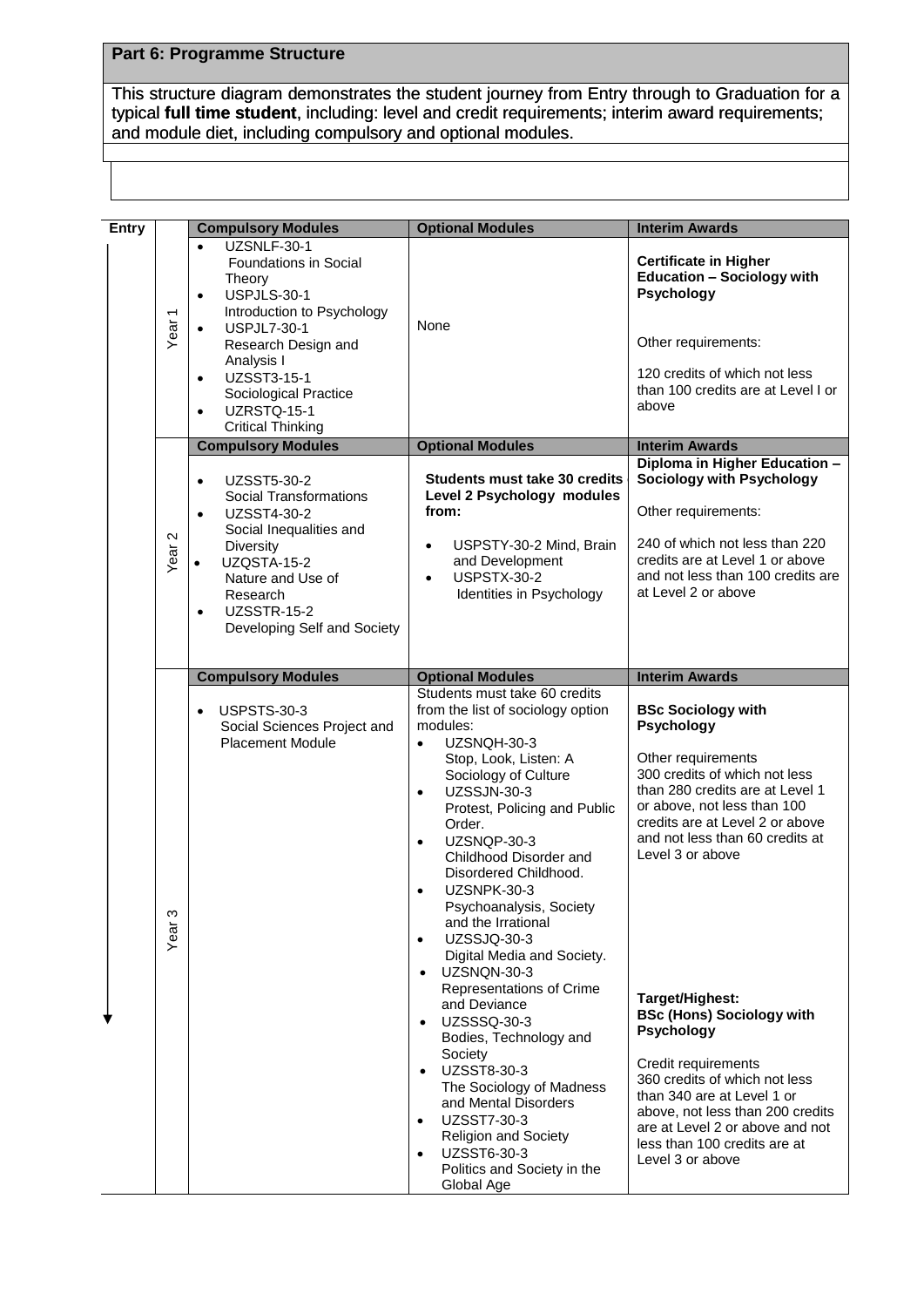|  | UZSNQU-30-3<br>$\bullet$<br>Family Problems - Problem<br>Families: Psycho-Social<br>Perspectives on Family and<br><b>Community Life</b><br>Students must take 30 credits<br>from the list of psychology<br>option modules:<br><b>15 Credit Options</b><br>USPK66-15-3 Advanced<br>$\bullet$<br>Developmental Psychology<br>USPK67-15-3 Anomalous<br>$\bullet$<br><b>Experiences and Mental</b><br>Health<br>USPK68-15-3 Appearance<br>$\bullet$<br>and Embodiment<br>USPK69-15-3 Applied<br>$\bullet$<br>Developmental Psychology<br>USPK6P-15-3 Cognitive<br>$\bullet$<br>Neuropsychology<br>USPK6Q-15-3 Counselling<br>$\bullet$<br>and Psychotherapy Theory<br>& Research<br>USPK6R-15-3 Developing<br>$\bullet$<br>Self and Society |  |
|--|-----------------------------------------------------------------------------------------------------------------------------------------------------------------------------------------------------------------------------------------------------------------------------------------------------------------------------------------------------------------------------------------------------------------------------------------------------------------------------------------------------------------------------------------------------------------------------------------------------------------------------------------------------------------------------------------------------------------------------------------|--|
|  | USPK6S-15-3 Health<br>$\bullet$<br>Psychology in Practice<br>USPK6T-15-3 Psychology<br>$\bullet$<br>& Social Justice<br>USPK6U-15-3 Psychology<br>$\bullet$<br>and the Arts<br>USPK6V-15-3 Psychology<br>$\bullet$<br>in the Community<br>USPK6W-15-3 The Arts<br>$\bullet$<br>and Mental Health<br>USPK6Y-15-3 Working with<br>$\bullet$<br>difference in counselling<br>and psychotherapy                                                                                                                                                                                                                                                                                                                                             |  |
|  | <b>30 Credit Options</b><br>USPK73-30-3 Atypical<br>$\bullet$<br>Development<br>USPK74-30-3 Gender,<br>$\bullet$<br>Sexualities and Society<br>USPK75-30-3 Human<br>$\bullet$<br>Sexuality<br>USPK76-30-3 Methods in<br>$\bullet$<br>Neuroscience<br><b>USPK77-30-3</b><br>$\bullet$<br>Psychological Approaches<br>in Mental Health<br>USPK78-30-3<br>$\bullet$<br>Consciousness<br>USP-30-3 Psychology of<br>$\bullet$<br>Work, Business and<br>Organizations<br><b>USPK7A-30-3</b><br>$\bullet$<br>Psychopharmacology<br>USPK7B-30-3 Psychology<br>$\bullet$<br>of Addiction                                                                                                                                                         |  |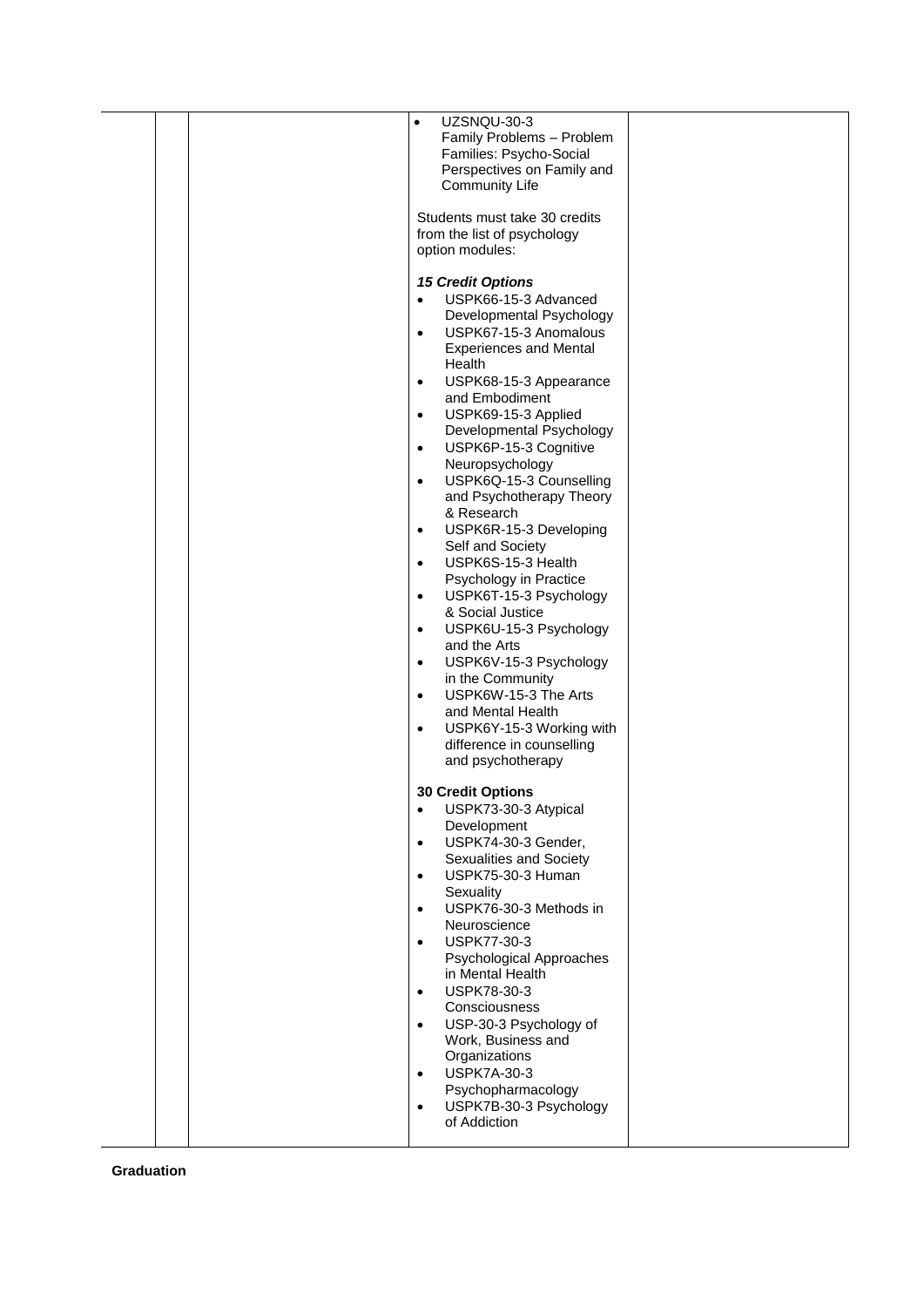#### **Part time:**

The following structure diagram demonstrates the student journey from Entry through to Graduation for a typical **part time student.**

| <b>Entry</b> |       | <b>Compulsory Modules</b>                                                                                                                                                | <b>Optional Modules</b>                                                                                                                                                                                                                               | <b>Interim Awards</b>                                                                                                                                                                                                                                              |
|--------------|-------|--------------------------------------------------------------------------------------------------------------------------------------------------------------------------|-------------------------------------------------------------------------------------------------------------------------------------------------------------------------------------------------------------------------------------------------------|--------------------------------------------------------------------------------------------------------------------------------------------------------------------------------------------------------------------------------------------------------------------|
|              | $\Xi$ | UZSNLF-30-1<br>$\bullet$<br>Foundations in Social<br>Theory<br>UZSST3-15-1<br>$\bullet$<br>Sociological Practice<br>UZRSTQ-15-1<br>$\bullet$<br><b>Critical Thinking</b> | None                                                                                                                                                                                                                                                  |                                                                                                                                                                                                                                                                    |
|              | 1.2   | USPJLS-30-1<br>$\bullet$<br>Introduction to<br>Psychology<br><b>USPJL7-30-1</b><br>$\bullet$<br>Research Design &<br>Analysis                                            | None                                                                                                                                                                                                                                                  | <b>Certificate in Higher</b><br><b>Education - Sociology</b><br>with Psychology<br>Other requirements:<br>120 credits of which not<br>less than 100 credits are at<br>Level I or above                                                                             |
|              |       | <b>Compulsory Modules</b>                                                                                                                                                | <b>Optional Modules</b>                                                                                                                                                                                                                               | <b>Interim Awards</b>                                                                                                                                                                                                                                              |
|              | 2.1   | UZSST4-30-2<br>$\bullet$<br>Social Inequalities and<br>Diversity<br>UZSST5-30-2<br>$\bullet$<br><b>Social Transformations</b>                                            | None                                                                                                                                                                                                                                                  |                                                                                                                                                                                                                                                                    |
|              | 2.2   | UZQSTA-15-2<br>$\bullet$<br>Nature and Use of<br>Research<br><b>UZSSTR-15-2</b><br>$\bullet$<br>Developing Self and<br>Society                                           | <b>Students must take</b><br>30 credits of Level 2<br>(or above) Psychogy<br>modules from the<br>approved list below:<br>USPSTY-30-2 Mind,<br>$\bullet$<br>Brain and<br>Development<br><b>USPSTX-30-2</b><br>$\bullet$<br>Identities in<br>Psychology | <b>Diploma</b><br>in<br><b>Higher</b><br>Education<br>Sociology<br>$\qquad \qquad -$<br>with Psychology<br>Other requirements:<br>240 of which not less than<br>220 credits are at Level 1<br>or above and not less than<br>100 credits are at Level 2<br>or above |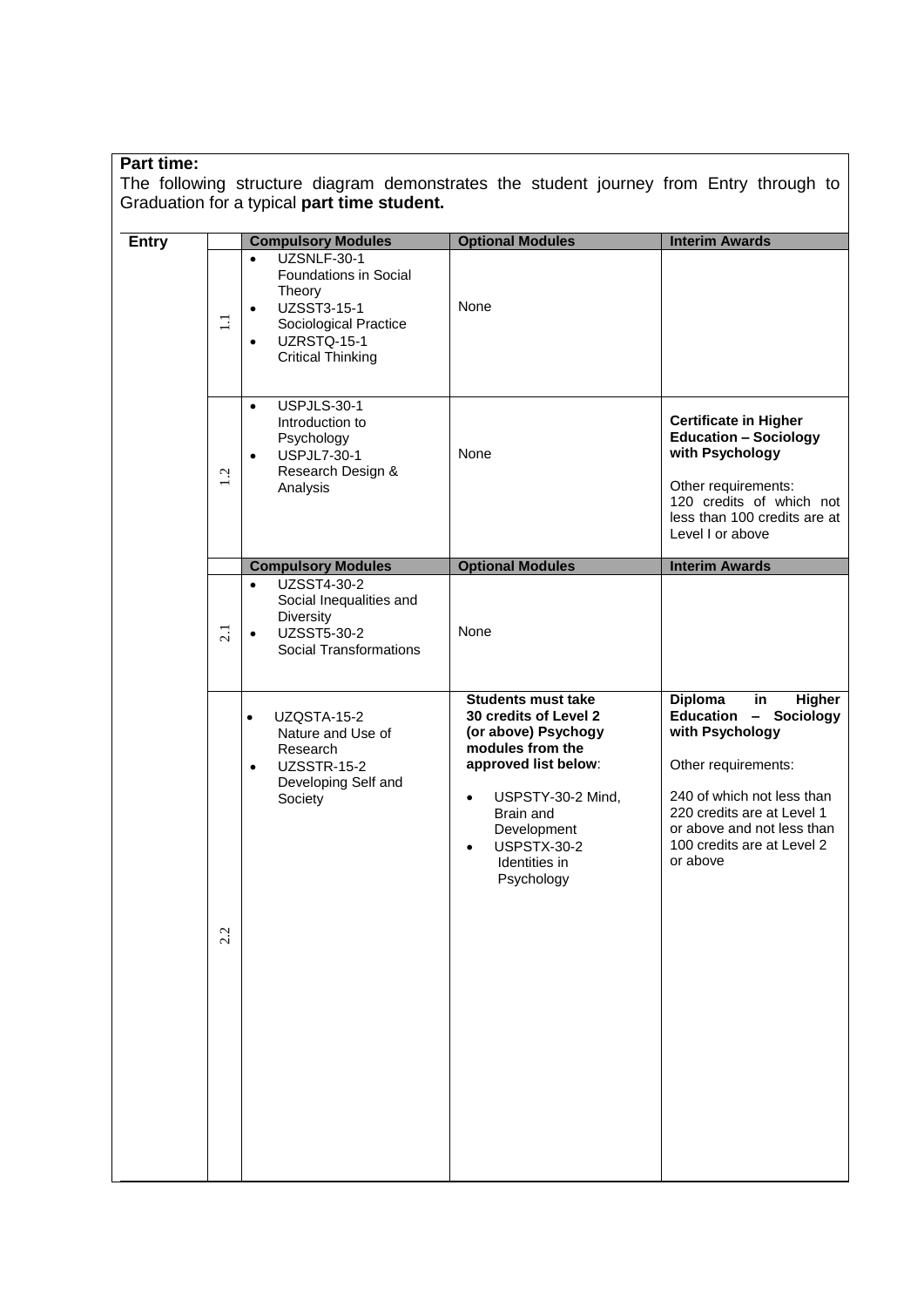|                  | <b>Compulsory Modules</b> | <b>Optional Modules</b>                                                                                                                                                                                                                                                                                                                                                                                                                                                                                                                                                                                                                                                                                                                                                                                                                                                                                                                        | <b>Interim Awards</b> |
|------------------|---------------------------|------------------------------------------------------------------------------------------------------------------------------------------------------------------------------------------------------------------------------------------------------------------------------------------------------------------------------------------------------------------------------------------------------------------------------------------------------------------------------------------------------------------------------------------------------------------------------------------------------------------------------------------------------------------------------------------------------------------------------------------------------------------------------------------------------------------------------------------------------------------------------------------------------------------------------------------------|-----------------------|
| $\overline{3.1}$ | None                      | Students must take 60 credits<br>from the following list:<br>UZSNQH-30-3<br>$\bullet$<br>Stop, Look, Listen: A<br>Sociology of Culture<br><b>UZSSJN-30-3</b><br>$\bullet$<br>Protest, Policing and<br>Public Order.<br>UZSNQP-30-3<br>$\bullet$<br>Childhood Disorder and<br>Disordered Childhood.<br>UZSNPK-30-3<br>$\bullet$<br>Psychoanalysis, Society<br>and the Irrational<br>UZSSJQ-30-3<br>$\bullet$<br>Digital Media and Society.<br>UZSSSQ-30-3<br>$\bullet$<br>Bodies, Technology and<br>Society<br>UZSNQN-30-3<br>$\bullet$<br>Representations of Crime<br>and Deviance<br>UZSST8-30-3<br>$\bullet$<br>The Sociology of Madness<br>and Mental Disorders<br>UZSST7-30-3<br>$\bullet$<br><b>Religion and Society</b><br>UZSST6-30-3<br>$\bullet$<br>Politics and Society in the<br>Global Age<br>UZSNQU-30-3<br>$\bullet$<br>Family Problems -<br>Problem Families: Psycho-<br>Social Perspectives on<br>Family and Community<br>Life |                       |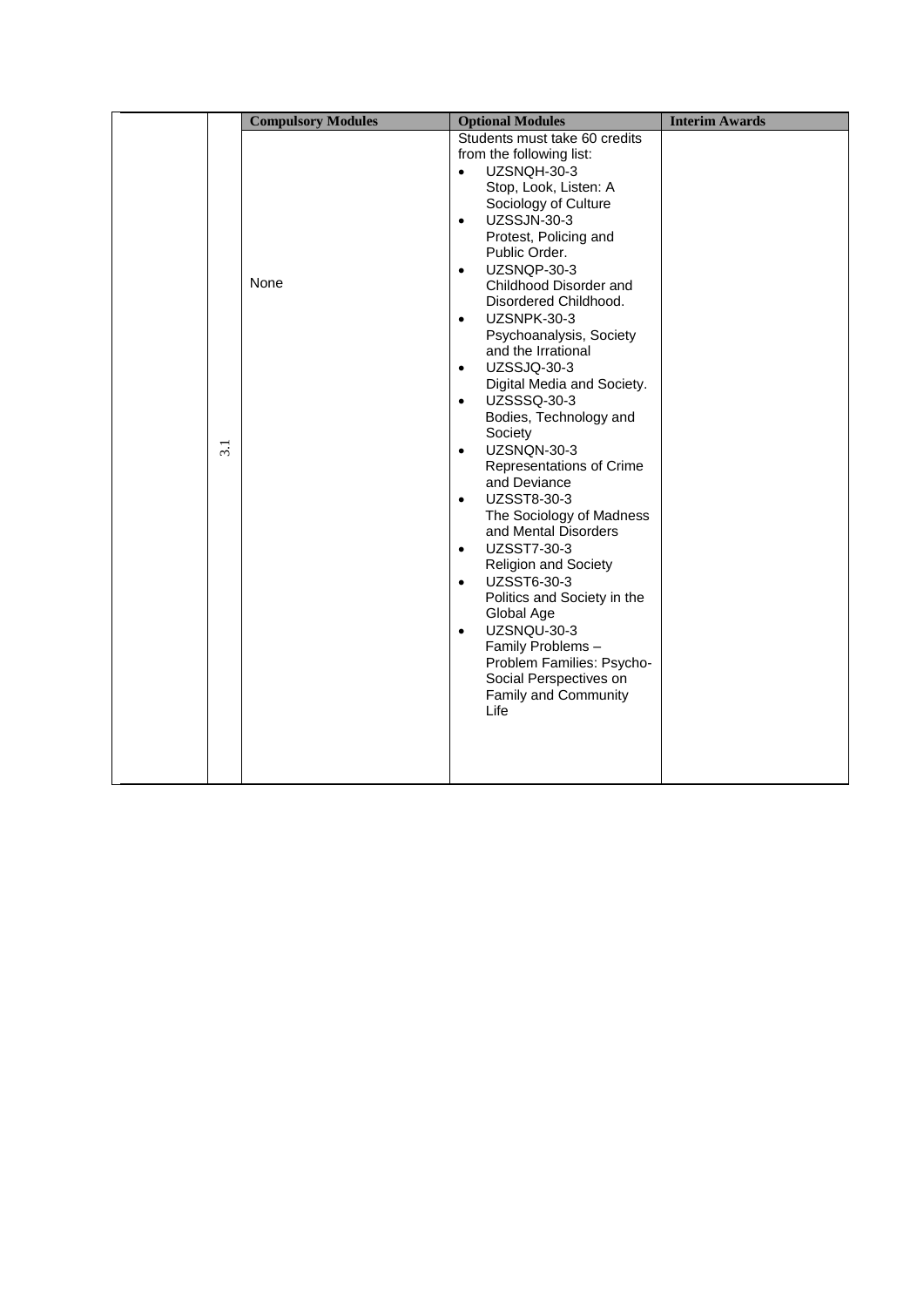|                   |     | <b>USPSTS-30-3</b><br>$\bullet$ | 30 credits of year 3 are                                | <b>BA Sociology</b>                                  |
|-------------------|-----|---------------------------------|---------------------------------------------------------|------------------------------------------------------|
|                   |     | <b>Social Sciences Project</b>  | selected from the list of                               |                                                      |
|                   |     | and Placement Module            | Psychology option modules:                              | Other requirements                                   |
|                   |     |                                 |                                                         | 300 credits of which not                             |
|                   |     |                                 | USPK66-15-3 Advanced<br>$\bullet$                       | less than 280 credits are at                         |
|                   |     |                                 | Developmental                                           | Level 1 or above, not less                           |
|                   |     |                                 | Psychology                                              | than 60 credits are at Level                         |
|                   |     |                                 | USPK67-15-3 Anomalous<br>$\bullet$                      | 2 or above and not less                              |
|                   |     |                                 | <b>Experiences and Mental</b>                           | than 60 credits at Level 3                           |
|                   |     |                                 | Health                                                  | or above                                             |
|                   |     |                                 | USPK68-15-3 Appearance<br>$\bullet$                     | Target/Highest:                                      |
|                   |     |                                 | and Embodiment                                          | <b>BA (Hons) Sociology</b>                           |
|                   |     |                                 | USPK69-15-3 Applied<br>$\bullet$                        |                                                      |
|                   |     |                                 | Developmental<br>Psychology                             | Credit requirements                                  |
|                   |     |                                 | USPK6P-15-3 Cognitive<br>٠                              | 360 credits of which not                             |
|                   |     |                                 | Neuropsychology                                         | less than 340 are at                                 |
|                   |     |                                 | USPK6Q-15-3 Counselling<br>$\bullet$                    | Level 1 or above, not                                |
|                   |     |                                 | and Psychotherapy Theory                                | less than 200 credits are                            |
|                   |     |                                 | & Research                                              | at Level 2 or above and                              |
|                   |     |                                 | USPK6R-15-3 Developing<br>$\bullet$                     | not less than 100 credits<br>are at Level 3 or above |
|                   |     |                                 | Self and Society                                        |                                                      |
|                   |     |                                 | USPK6S-15-3 Health<br>$\bullet$                         |                                                      |
|                   |     |                                 | Psychology in Practice                                  |                                                      |
|                   |     |                                 | USPK6T-15-3 Psychology<br>$\bullet$                     |                                                      |
|                   |     |                                 | & Social Justice<br>USPK6U-15-3 Psychology<br>$\bullet$ |                                                      |
|                   |     |                                 | and the Arts                                            |                                                      |
|                   |     |                                 | USPK6V-15-3 Psychology<br>٠                             |                                                      |
|                   | 3.2 |                                 | in the Community                                        |                                                      |
|                   |     |                                 | USPK6W-15-3 The Arts<br>$\bullet$                       |                                                      |
|                   |     |                                 | and Mental Health                                       |                                                      |
|                   |     |                                 | USPK6Y-15-3 Working<br>٠                                |                                                      |
|                   |     |                                 | with difference in                                      |                                                      |
|                   |     |                                 | counselling and                                         |                                                      |
|                   |     |                                 | psychotherapy                                           |                                                      |
|                   |     |                                 | <b>30 Credit Options</b>                                |                                                      |
|                   |     |                                 | USPK73-30-3 Atypical<br>$\bullet$                       |                                                      |
|                   |     |                                 | Development                                             |                                                      |
|                   |     |                                 | USPK74-30-3 Gender,<br>٠                                |                                                      |
|                   |     |                                 | Sexualities and Society                                 |                                                      |
|                   |     |                                 | USPK75-30-3 Human<br>$\bullet$                          |                                                      |
|                   |     |                                 | Sexuality                                               |                                                      |
|                   |     |                                 | USPK76-30-3 Methods in<br>$\bullet$<br>Neuroscience     |                                                      |
|                   |     |                                 | USPK77-30-3<br>$\bullet$                                |                                                      |
|                   |     |                                 | Psychological Approaches                                |                                                      |
|                   |     |                                 | in Mental Health                                        |                                                      |
|                   |     |                                 | USPK78-30-3<br>$\bullet$                                |                                                      |
|                   |     |                                 | Consciousness                                           |                                                      |
|                   |     |                                 | USP-30-3 Psychology of<br>$\bullet$                     |                                                      |
|                   |     |                                 | Work, Business and                                      |                                                      |
|                   |     |                                 | Organizations                                           |                                                      |
|                   |     |                                 | <b>USPK7A-30-3</b><br>$\bullet$                         |                                                      |
|                   |     |                                 | Psychopharmacology                                      |                                                      |
|                   |     |                                 | USPK7B-30-3 Psychology<br>$\bullet$<br>of Addiction     |                                                      |
|                   |     |                                 |                                                         |                                                      |
| <b>Graduation</b> |     |                                 |                                                         |                                                      |
|                   |     |                                 |                                                         |                                                      |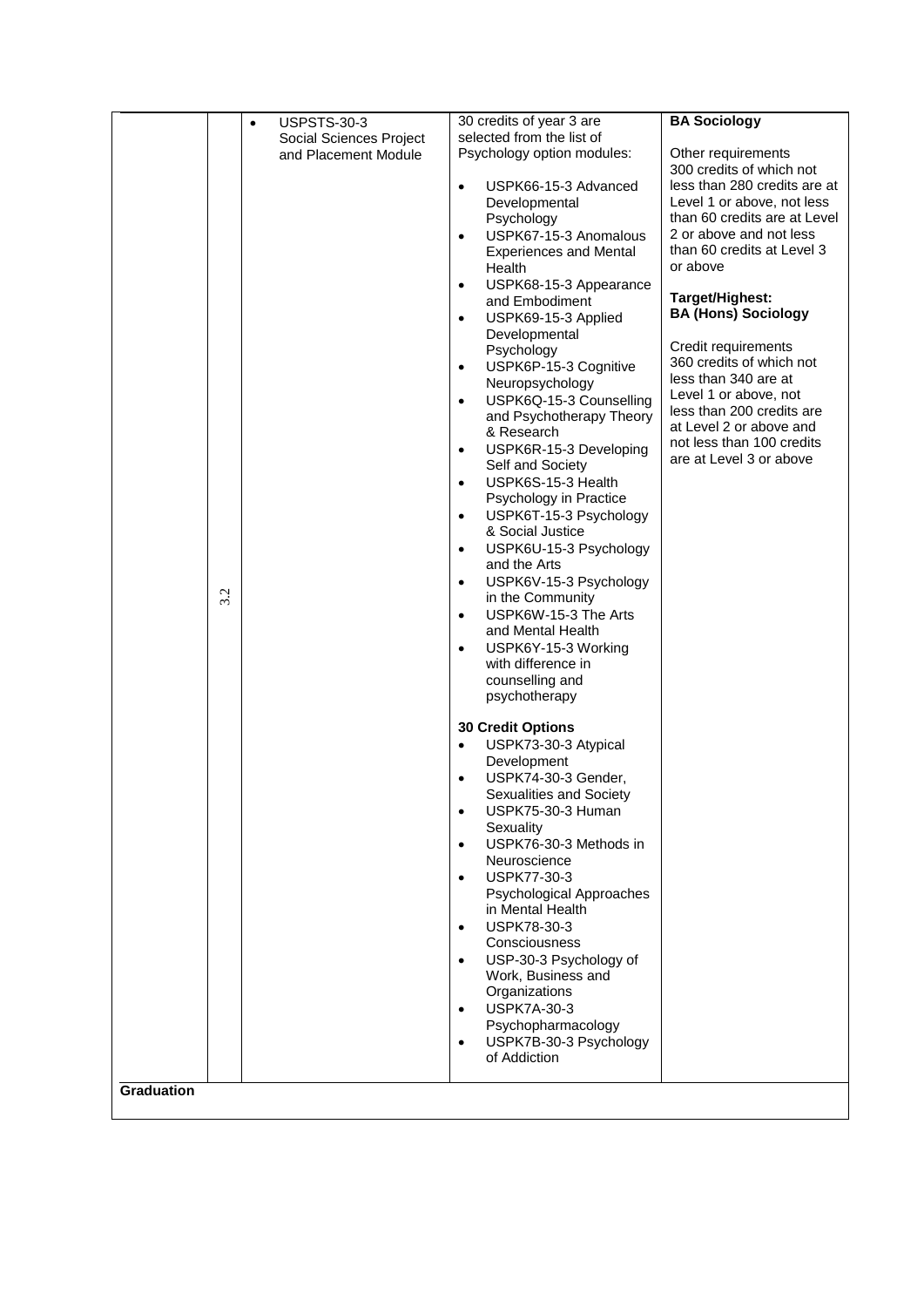**art 7: Entry Requirements**

For entry requirements as of year and point of entry see UWE website: <http://courses.uwe.ac.uk/L300/2014#entry>

## **Part 8: Reference Points and Benchmarks**

*Description of how the following reference points and benchmarks have been used in the design of the programme:*

- *QAA Benchmarks for Sociology*
- *UWE 2020 Vision*
- *UWE Social Science Vision*
- *Subject Group Research Projects and Activity*

The QAA subject benchmark statements for Sociology have informed the design of the Programme. The benchmarks were consulted during the planning process and at each stage of the design and development of the programme. They have influenced the selection of the educational aims and learning outcomes against which the teaching, learning and assessment processes have been specified.

University teaching and learning policies are embedded in the educational aims and learning outcomes of the programme with specific reference to the University's 2020 vision. The Sociology Programme is practice-oriented and applied in orientation and aims to deliver an outstanding learning opportunity supported by advanced digital technologies. The Programme aims to produce graduates ready and able to realize their full potential, make a positive contribution to society and their chosen field of employment or further study and play their full part in the development of a sustainable global society and knowledge economy.

The Programme also embodies the vision for social sciences at UWE and the following principles and priorities are embedded within teaching and learning approaches: making a difference to self and society; public engagement and citizenship; public administration and governance; public health and well-being; and with Bristol, for Bristol and beyond Bristol.

The research, scholarly and knowledge exchange activities and interests of staff have shaped the wide ranging sociological provision at all levels of the programme. In particular the influence is evidenced by the varied and stimulating choice of option modules at level 3.

What methods have been used in the development of this programme to evaluate and *improve the quality and standards of learning? This could include consideration of stakeholder feedback from, for example current students, graduates and employers.*

Feedback from student surveys and feedback from student representatives in a variety of deliberative fora have contributed to the design of the Programme and this is reflected in the assessment, delivery and content of modules.

Through consultation with careers and related services, this Programme has been designed to incorporate key skills and attributes identified by employers. Further opportunities to develop engagement with employers views will derive from growing networks established through core